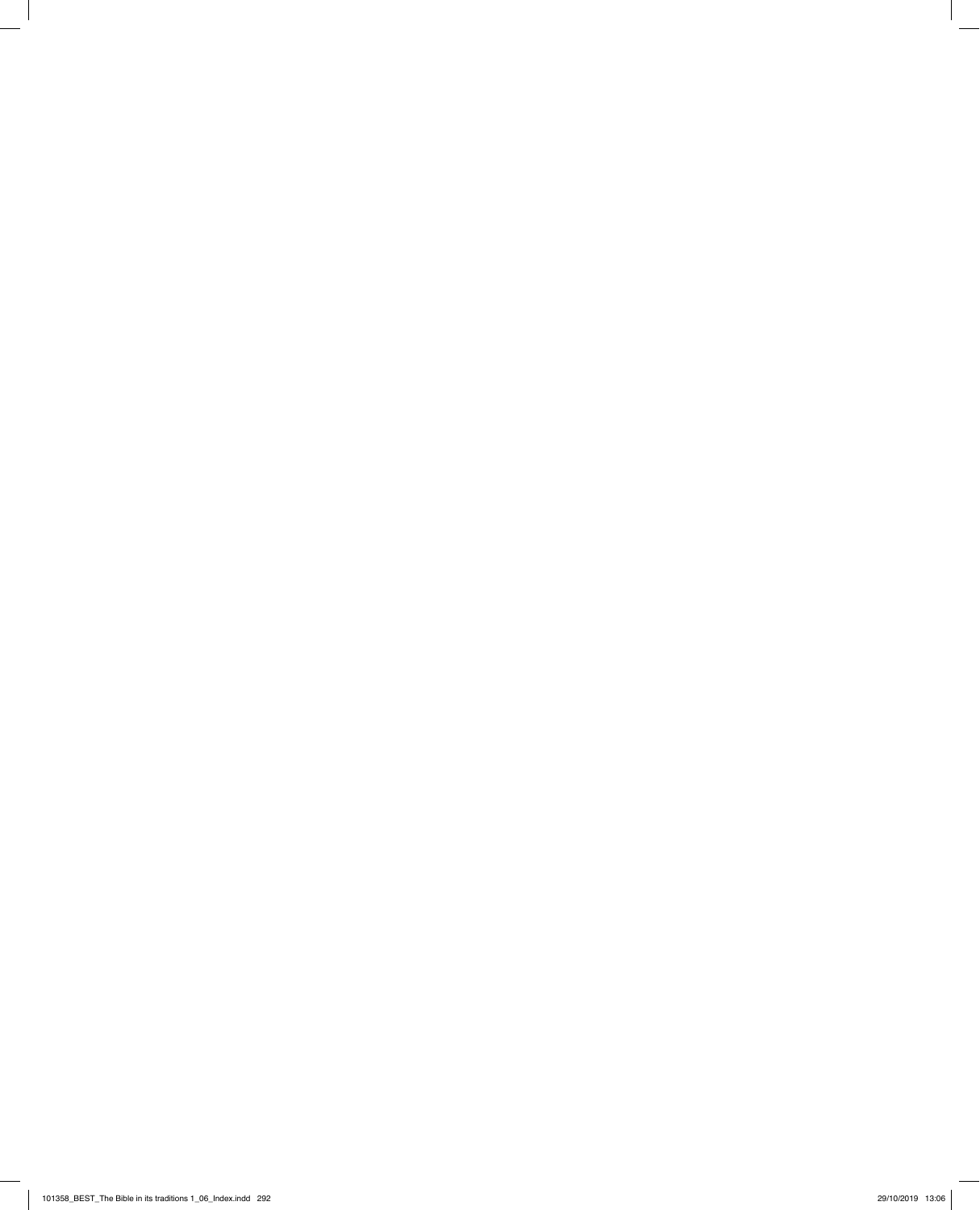#### $\sim$  Ancien Testament $\sim$

| Genèse         |                       | Gn 21,4              | 71            | Gn 43,1-14       | 60                |
|----------------|-----------------------|----------------------|---------------|------------------|-------------------|
| Gn 1-11        | $51 - 52$             | Gn 21,14-33          | 65            | Gn 43,30         | 118               |
| Gn 1-3         | $71\,$                | Gn 21,15-19          | 62            | Gn 45,5          | 184               |
| Gn $1,1-2,2$   | 55                    | Gn 22                | 54-55, 64     | Gn 46            | 51                |
| Gn 1,1         | 221                   | Gn 22,1-19           | 56-57, 62, 65 | Gn 46,1.5        | 65                |
| Gn 1,2         | 200                   | Gn 22, 1.4-5.8-9     | 244           | Gn 46,2          | 54                |
| $Gn$ 1,3-3,6   | 236                   | Gn 22,1              | 62            | Gn 46,3          | 64                |
| Gn 1,11-12     | 70                    | Gn 22,2              | 60            | Gn 48,4          | 64, 252           |
| Gn 1,26-27     | 126                   | Gn 22,9              | 131           | Gn 48,5-6        | 60                |
| Gn 2-3         | 56, 100-101, 109, 248 | Gn 22,16-18          | 53            | Gn 48,16         | 142               |
| Gn 2           | 109                   | Gn 22,16             | 245           | Gn 49            | 52                |
| Gn 2,8-14      | $78\,$                | Gn 22,18             | 252           | Gn 49,12         | 152               |
| Gn 2,9-14      | 101                   | Gn 23,4              | 197-198       | Gn 49,24         | 143               |
| Gn 2,9         | 96, 100               | Gn 24, 1.27.31.48.60 | 54            |                  |                   |
| Gn 2,18        | $71\,$                | Gn 24,7.40           | 62            | <b>Exode</b>     |                   |
| Gn 2,20.23     | 126                   | Gn 24,7              | 252           | Ex <sub>1</sub>  | 254               |
| Gn 2,24        | 54,60                 | Gn 24,27             | 199           | $Ex 2,1-10$      | 56                |
| Gn 3,7-8,14    | 236                   | Gn 24,48             | 238           | $Ex\,2,11$       | 238               |
| Gn 3           | 50, 212, 221          | Gn 24,54-59          | 60            | $Ex\,3,4$        | 54                |
| Gn 3,15        | 211, 215, 223         | Gn 24,55             | 72            | $Ex\,3,6$        | 63                |
| Gn 3,16        | 217                   | Gn 24,60             | 64            | Ex 3,10-13       | 255               |
| Gn 4,8.17      | 212                   | Gn 24,65             | 124           | Ex 3,12          | 91                |
| Gn 6,1-8       | 218                   | Gn 25,19-36,43       | 51            | $Ex\,3,13-15$    | 256               |
| $Gn 8,8-12$    | 130                   | Gn 26,3-4            | 252           | Ex 3,15          | 82                |
| Gn 8,10        | 190                   | Gn 26,4              | 64            | Ex 4, 1-9.12.15  | 255               |
| Gn 8,15-18,27  | 236                   | Gn 26,23.33          | 65            | Ex 4,12          | 256               |
| Gn 9,13        | 63                    | Gn 28,1-4            | 60            | Ex 4,18          | 238               |
| Gn 11,27-25,18 | 51                    | Gn 28,3-4            | 64            | Ex 7,20          | 255               |
| Gn 11,27.31    | 238                   | Gn 28,4              | 252           | Ex 11,2          | 56                |
| Gn 12          | 51                    | Gn 28,10             | 65            | Ex 12            | 244               |
| Gn 12,1-4      | 60                    | Gn 28,12             | 62            | Ex 12,3-11       | 255               |
| Gn 12,1        | 53, 59                | Gn 28,17             | 63            | Ex 12,6          | 233               |
| Gn 12,2-3      | 53-54                 | Gn 28,18             | 190           | Ex 12,11         | 107               |
| Gn 12,2        | 64                    | Gn 29,12             | 238           | Ex 12,13         | 162               |
| Gn 12,3        | 250                   | Gn 29,32; 30,10      | 89            | Ex 12,16         | 235               |
| Gn 12,4-5      | 59                    | Gn 31,11             | 54, 62        | Ex 12,29.46      | 234               |
| Gn 12,5        | 238                   | Gn 31,22             | 61            | Ex 12,35-36      | 129               |
| Gn 12,7-8      | 62                    | Gn 31,32             | 238           | Ex 12,39         | 88                |
| Gn 12,7        | 250, 252              | Gn 31,42             | 137           | Ex 13,2.11-15    | 62                |
| Gn 13,8        | 238                   | Gn 31,43-32,1        | 60            | Ex 13,11-13      | 59                |
| Gn 13,15       | 252                   | Gn 32,2              | 62            | Ex 13,18         | 89                |
| Gn 13,16       | 64                    | Gn 32,13             | 64            | Ex <sub>14</sub> | 66                |
| Gn 13,18       | 62, 72                | Gn 32,33             | 82            | Ex 14,15-15,1    | 55                |
| Gn 14,14.16    | 238                   | Gn 34,25             | 61            | Ex 14,15-31      | 257               |
| Gn 14,19-20    | 54                    | Gn 35,11-12          | 64            | Ex 14,29         | 127               |
| Gn 15,1        | 143                   | Gn 35,12             | 252           | Ex 15,2          | 117, 136, 141     |
| Gn 15,5        | 64                    | Gn 37-50             | 51            | Ex 15,12         | 224-225           |
| Gn 15,18-19    | 84                    | Gn 37,6-9            | 246           | Ex 15,26         | 193               |
| Gn 15,18       | 83, 236, 252          | Gn 37,9              | 211-212       | Ex 16            | 56, 219, 220, 255 |
| Gn 16,7-11     | 62                    | Gn 37,12-14          | 60            | Ex 19,1-Ac 1,26  | 236               |
| Gn 16,10       | 64                    | Gn 37,16             | 124           | Ex 19            | 255               |
| Gn 17,4-8      | 65                    | Gn 38,11.26          | 60            | Ex 19,1.3        | 66                |
| Gn 17,7-8      | 250                   | Gn 38,14-26          | 124           | Ex 19,4          | 223, 225          |
| Gn 17,8        | 252                   | Gn 39,4              | 80            | Ex 19,10-11      | 88                |
| Gn 17,10-14    | 71                    | Gn 40,19             | 101           | Ex 19,11.16      | 61                |
| Gn 17,16.20    | 54                    | Gn 40,20             | 61            | $Ex 20,1-17$     | 256               |
| Gn 17,20       | 64                    | Gn 41,1-36           | 246           | Ex 20,7.14.19-21 | 254               |
| Gn 18,18       | 54                    | Gn 41,6.23.27        | 123           | Ex 21,12.24      | 254               |
| Gn 19,1        | 62                    | Gn 41,50             | 89            | Ex 21,13         | 77                |
| Gn 20          | 51                    | Gn 42,5              | 82            | Ex 22,28         | 59                |
| Gn 21          | 60                    | Gn 42,18             | 61            | Ex 23,20-23      | 222               |
|                |                       |                      |               |                  |                   |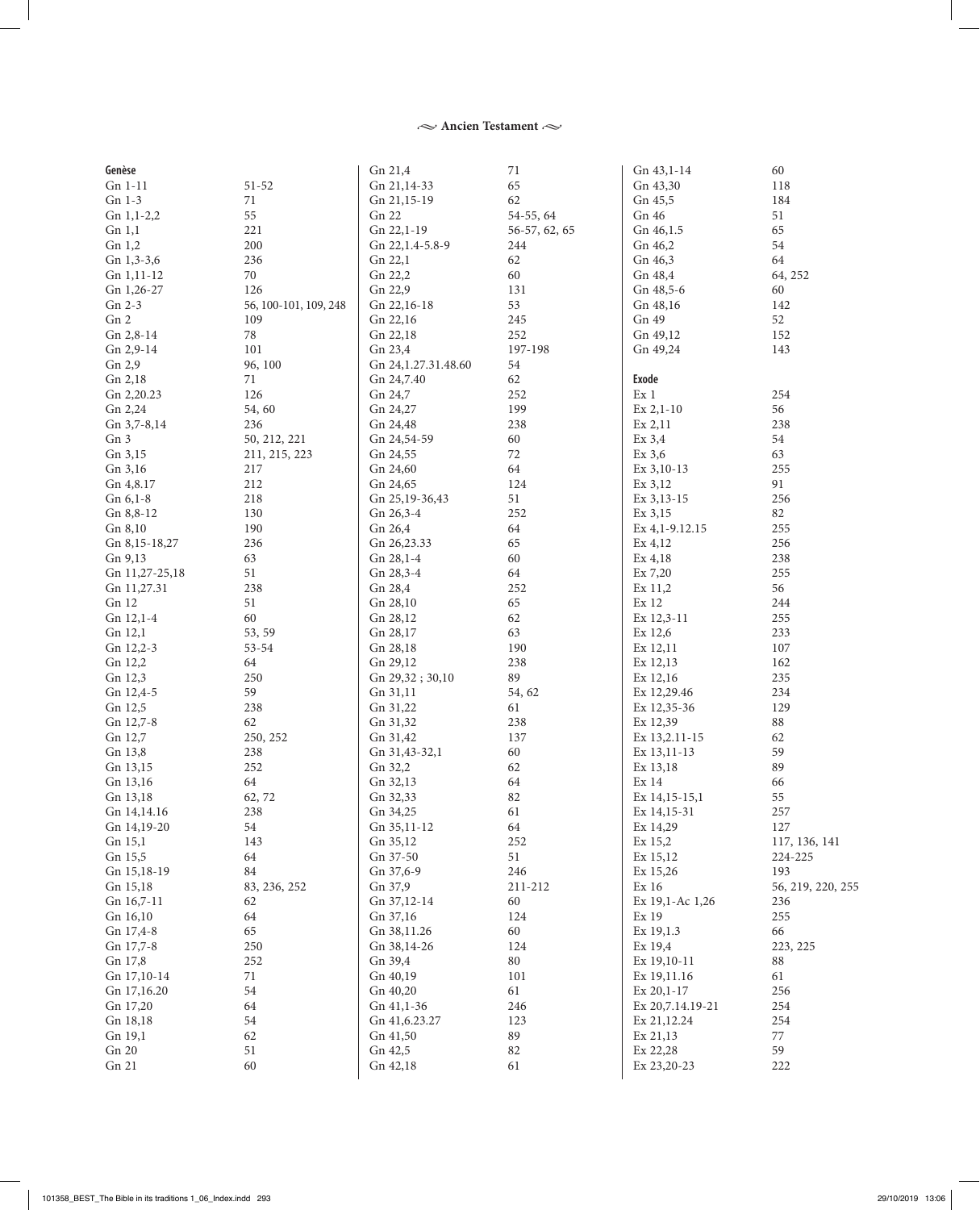294

 $\overline{\phantom{a}}$ 

#### LA BIBLE EN SES TRADITIONS

| Ex 23,20-21      | 85             | Lv 19,2             | 70            | Nb 35,12-27    | 141           |
|------------------|----------------|---------------------|---------------|----------------|---------------|
| Ex 23,31         | 83             | Lv 19,12.18         | 254           | Nb 36,11       | 238           |
| Ex 23,33         | 182            | Lv 19,17-18         | 67            | Nb 36,12       | 66            |
| Ex 24,8          | 198            | Lv 20,2-5           | 62            |                |               |
| Ex 24,10-11      | 56             | Lv 20,2-3           | 67            | Deutéronome    |               |
| Ex 24,11-12      | 63             | Lv 20,18            | 73            | Dt $1,1$       | 79            |
| Ex 24,12         | 60             | Lv 23,5.10-11       | 234           | Dt $1,5$       | 66            |
|                  |                |                     |               |                |               |
| Ex 24, 13.23     | 80             | Lv $23,5$           | 160           | Dt $1,7$       | 83-84         |
| Ex 24,15-18      | 255            | Lv $23,7$           | 235           | Dt 1,8.25.35   | 252           |
| Ex 25,8          | 66             | Lv 23,12.18         | 73            | Dt 1,38        | 80            |
| Ex 26            | 121            | Lv 23,22            | 74            | Dt 1,46        | $72\,$        |
| Ex 26,33         | 110            | Lv 23,23-24.33-34   | 69            | Dt 2,4.8       | 238           |
| Ex 27,20; 28,41  | 190            | Lv 23,39-43         | 67            | Dt 2,7         | 91            |
| Ex 30,23.25      | 126            | Lv 24,10-23         | 67            | Dt 2,12        | 252           |
| Ex 31,18         | 66             | Lv 24,17.20         | 254           | Dt 3,18-20     | 88, 90        |
| Ex 32            | 121            | Lv 25,25.46         | 238           | Dt 3,18        | 238           |
| Ex 32,13         | 252            | Lv 25,26.28         | 74            | Dt 3,21-28     | 80            |
| Ex 32,19-20      | 131            | Lv 25,32-33         | 66            | Dt 3,25        | 83-84, 252    |
| Ex 33-34         | 255            | Lv 26,14-45         | 66            | Dt 4,21-22     | 252           |
| Ex 33,1          | 252            |                     |               | Dt 4,29        | 203           |
| Ex 33,11         | 80, 82, 255    | <b>Nombres</b>      |               | Dt 5,4         | 115           |
| Ex 34,19         | 59             | Nb 3,41.44-51       | 62            | Dt 5,6-21      | 256           |
| Ex 36,14         | 121            | Nb 4,25             | 121           | Dt 5,18.23-28  | 254           |
| Ex 40,33-35      | 66             | Nb 5,7              | 194           | Dt 6,2         | 62            |
| Ex 40,38         | 255            | Nb 5,28             | $70\,$        | Dt 6,6-9       | 86            |
|                  |                | Nb 6,14; 7,87       | 73            | Dt 6,18        | 252           |
| Lévitique        |                | Nb 9,12             | 234           | Dt 7,6         | 197           |
| Lv <sub>1</sub>  | 59             | Nb 10,11-28         | 66            | Dt 7,15        | 193           |
| Lv $1,1$         | 66             | Nb 11,28            | $80\,$        | Dt 7,21-24     | 85            |
| Lv $1,14$        | 131            | Nb 12,1             | 123           | Dt 8,3         | 114, 220, 256 |
| Lv $2,9$         | 128            | Nb 12,6-8           | 254           | Dt 8,7.10      | 252           |
| Lv $4-5$         | 74             | Nb 12,7             | 80, 82        | Dt 9,6         | 252           |
| Lv $4,1-2$       | 69             | Nb 12,8-10          | 255           | Dt 10,17       | 144           |
| Lv $4,26$        | 192            | Nb 13,8.16          | $80\,$        | Dt 11,6        | 225           |
| Lv $5,5$         | 194            | Nb 13,16            | $81\,$        | Dt 11,9.17     | 252           |
| Lv 6,2.7.18      | 73             | Nb 13,23-26         | 131           | Dt 11,14       | 87, 189       |
| Lv $6,6$         | 139            | Nb 13,23-24         | 126, 252      | Dt 11,22.24    | 84            |
| Lv 7, 1.11       | 73             | Nb 14,7-9           | 252           | Dt 11,24-25    | 83            |
| Lv 7,22-23.28-29 | 69             | Nb 14,20-35         | 90            | Dt 11,29       | $78\,$        |
| Lv $8,11$        | 190            | Nb 14,24            | 82            | Dt 11,31       | 88            |
| Lv $9,3$         | 73             | Nb 16,28            | 255           | Dt 12,1        | $88\,$        |
| Lv $10,4$        |                |                     |               |                | 90            |
|                  | 130, 238<br>69 | Nb 16,30-34         | 224-225<br>63 | Dt 12,10       |               |
| Lv $11,1$        | 73             | Nb 16,32            | 238           | Dt 12,31       | 62<br>87      |
| Lv 11,46         |                | Nb 20,3             |               | Dt 15,5        |               |
| Lv 12,1-13,59    | 69             | Nb 21,16-18         | 63            | Dt 16,18       | 86            |
| Lv $12\,$        | 67-69, 73      | Nb 22,28-30         | 63            | Dt 17,12       | 91            |
| Lv 12,2          | 71             | Nb 23,7.18          | 248           | Dt 17,14-20    | 254           |
| Lv 12,4          | $72\,$         | Nb 24,3.15.20-21.23 | 248           | Dt 17,15       | 238           |
| Lv <sub>13</sub> | 67             | Nb 25,6             | 238           | Dt 18,10       | 62            |
| Lv 13,1          | 69             | Nb 26,3.63          | $82\,$        | Dt 18,15.18-19 | 254-256       |
| Lv 13,24         | 138-139        | Nb 26,51.62.65      | $87\,$        | Dt 18,15       | 238           |
| Lv 13,59         | 73             | Nb 27,18            | 80-81         | Dt 19,21       | 254           |
| Lv 14,2.32.54.57 | 73             | Nb 28,3.11          | 73            | Dt 20,5.8-9    | 86            |
| Lv 14,21-32      | $74\,$         | Nb 28,16-17         | 234           | Dt 21,22-23    | 101, 233      |
| Lv <sub>15</sub> | 73             | Nb 28,16            | 160           | Dt 21,23       | 160           |
| Lv 15,19-30.33   | 70             | Nb 28,18            | 235           | Dt 22,3        | 182           |
| Lv 15,19-24      | 69             | Nb 30,3             | 254           | Dt 23,8        | 238           |
| Lv 15,19-20      | 72             | Nb 32               | $88\,$        | Dt 23,16-17    | 182, 184      |
| Lv 15,31         | 67             | Nb 32,12            | $87\,$        | Dt 23,22       | 254           |
| Lv $16$          | 67,74          | Nb 32,17            | 82, 89        | Dt 24,1-4      | 254           |
| Lv 16,21         | 194            | Nb 32,28            | $80\,$        | Dt 24,7        | 238           |
| Lv 17,10-12      | 70, 73         | Nb 33,3             | 160           | Dt 25,6        | 102           |
| Lv 18,19         | 70             | Nb 34,6-7           | 83            | Dt 25,19       | 90            |
| Lv 18,21         | 62, 67         | Nb 34,29            | 252           | Dt 26,5-10     | 252           |
|                  |                |                     |               |                |               |

29/10/2019 13:06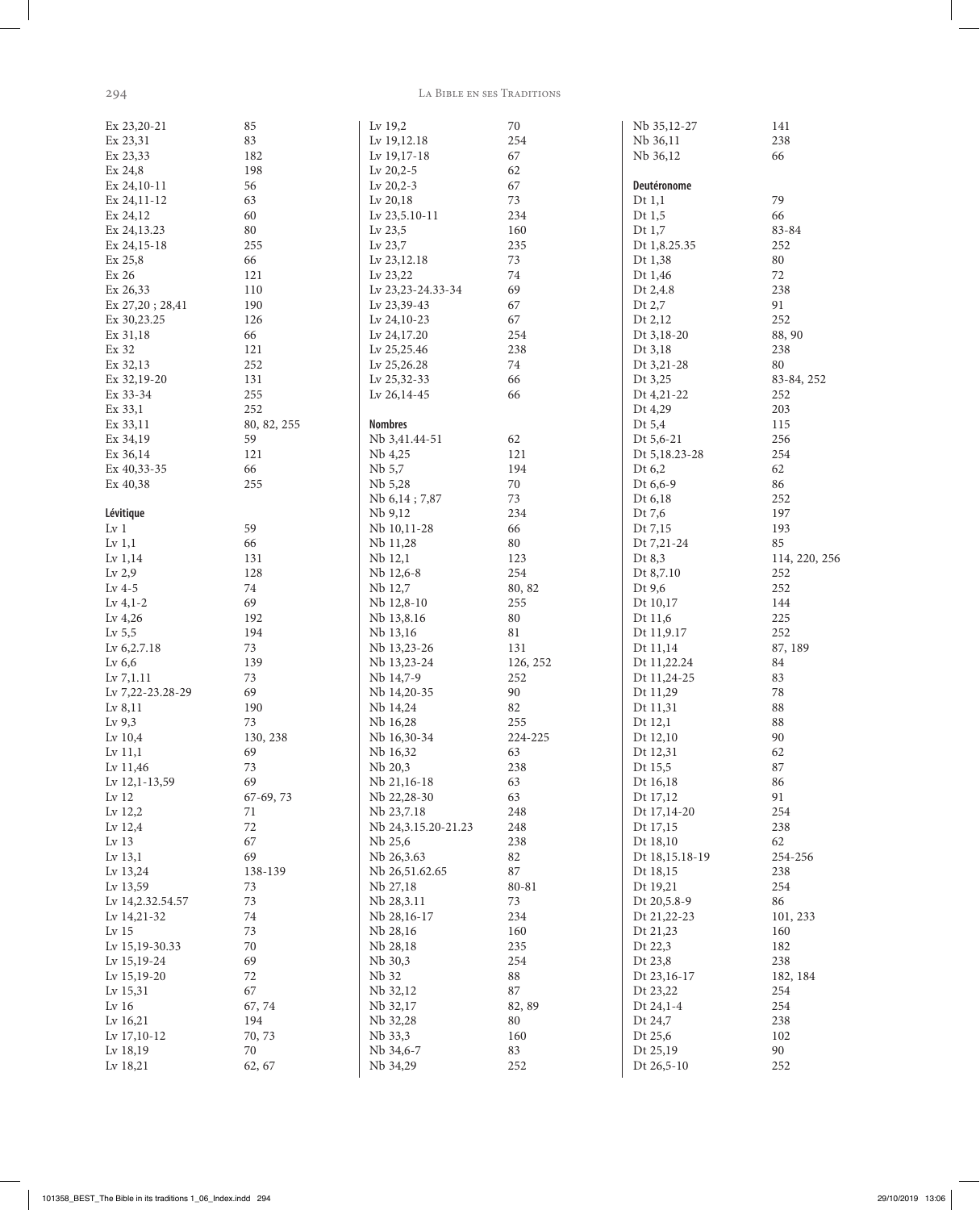Index: Ancien Testament 295

| Dt 27,3              | 88           | Jos $5,2-10$   | 77        | Jos 21,44             | 89        |
|----------------------|--------------|----------------|-----------|-----------------------|-----------|
| Dt 27,12             | 59           | Jos 5,2-8      | 244       | Jos 22,1-8            | 77,88     |
| Dt 28                | 66           | Jos $5,2$      | 71        | Jos 22, 2.4-5         | 80        |
| Dt 28,1.15           | 87           | Jos $5,3$      | 79        | Jos 22,4              | 89-90     |
| Dt 28,15-22          | 193          | Jos $5,9$      | $81\,$    | Jos 22,5              | $78\,$    |
| Dt 28,61             | 86           | Jos $5,10-12$  | 257       | $\text{Jos } 22,7$    | 89        |
| Dt 28,62-68          | 252          | Jos $5,10-11$  | 79        | Jos 22,8-34           | $77\,$    |
| Dt 29,20             | 86           | Jos $5,12$     | 88        | Jos 23,1              | 89        |
| Dt 30,10             | 86           | Jos $6,2$      | 81        | Jos $23,2$            | 86        |
| Dt 30,11-14          | 150, 256     | Jos $6,6$      | 80        | Jos 23,3-10.14.16     | $78\,$    |
| Dt 30,15-20          | 97, 180, 256 | Jos $6,10$     | 79        | Jos 23,4              | 83        |
| Dt 30,15.19          | 102          | Jos $6,25$     | 77        | Jos $23,6$            | 77,87     |
| Dt 30,19             | 87           | Jos $6,27$     | 87        | Jos 23,16             | 75        |
| Dt 31,1-8.14.23      | 80           | Jos $7,7$      | 89        | Jos $24,1-33$         | 76        |
| Dt 31,1.24           | 157          | Jos 7,10       | $81\,$    | Jos 24,1              | 86        |
| Dt 31,5-8.23         | 85           | Jos $7,26$     | 77        | Jos $24,8$            | 89        |
| Dt 31,8              | 91           | Jos 8,1.31     | 87        | Jos 24,11-12.20.25.31 | 78        |
| Dt 31,16             | 107          | Jos 8,28-35    | 77        | Jos 24,20             | 75        |
| Dt 31,26             | 86           | Jos 8,29       | 101       | Jos 24,26             | 87        |
| Dt 31,30             | 189          | Jos $8,30-35$  | $78\,$    | Jos 24,29             | 80        |
| Dt 32,4.15.18.30-31  | 144          | Jos 8,31.33    | 80, 82    | Jos 24,33             | 75, 77-78 |
| Dt 32,6              | 184          | Jos 8,33-34    | 86        |                       |           |
| Dt 32,11             | 223, 225     | Jos 8,34-35    | $78\,$    | <b>Juges</b>          |           |
| Dt 32,22             | 140          | Jos $9,1$      | 83, 89    | Jg 1,1                | 78        |
| Dt 32,39             | 256          | Jos 9,6.27     | 77        | Jg 2,8                | 80        |
| Dt 32,44             | 80           | Jos $9,9-10$   | $78\,$    | Jg 2,12               | 88        |
| Dt 32,45             | 157          | Jos 9,10       | 89        | Jg 3,1-3.14           | $75\,$    |
| Dt 33,1-34,12        | 81           | Jos $9,24$     | 80        | Jg 6,2                | 82        |
| Dt 34,1-4            | 254          | Jos $10-11$    | 76        | Jg 6,16               | 91        |
| Dt 34,2              | 83           | Jos 10,6.15-43 | 77        | Jg 7,11               | 89        |
| Dt 34,5.9            | 80-81        | Jos $10,7$     | 79        | Jg 9,7-15             | 248       |
| Dt 34,10             | 255          | Jos 10,8       | $81\,$    | Jg 9,15               | 83-84     |
|                      |              | Jos 10,25      | $87\,$    | Jg 9,18               | 238       |
| Josué                |              | Jos 10,26      | 101       | Jg 11,29-40           | 56, 62    |
| $\log 1$             | 85           | Jos $11,6$     | $81\,$    | Jg 14,12-14           | 248       |
| Jos 1,1-17           | 81           | Jos $11,10-20$ | 77        | Jg 20,13.23.28        | 238       |
| Jos $1,1-9$          | 78           | Jos 11,12.15   | 80        |                       |           |
| Jos 1,2.7.13.15      | 80           | Jos 11,12      | 79        | Ruth                  |           |
| Jos 1,2.11           | 82           | Jos 11,17      | 83        | Rt 3,3                | 190       |
| Jos $1,3$            | 84           | Jos 11,23      | 78        | Rt 3,13-14            | 126       |
| Jos $1,4$            | 83           | Jos $12$       | $77\,$    |                       |           |
| Jos 1,5.17           | 87           | Jos 12,1.7     | 89        | 1 Samuel              |           |
| Jos $1,7-8$          | 96           | Jos $12,6$     | 80        | 1S 1                  | 56        |
| Jos $1,7$            | $77\,$       | Jos 12,7       | 83        | 15 1, 12 - 13         | 99        |
| Jos $1,8$            | 78, 99       | Jos 12,28      | 79        | 1S 2,6                | 56        |
| Jos $1,14-15$        | 238          | Jos $13,1-33$  | 76        | 1S 2,10               | 144       |
| Jos $1,15$           | 89           | Jos 13,5       | 83        | 1S 3,4                | 54        |
| Jos $1,16-18$        | 87           | Jos 13,8.27    | 89        | 1S 7,6                | 82        |
| Jos $2-11$           | 76           | Jos 13,8       | 80        | 1S 10,1               | 190       |
| Jos 2,1.23           | 80           | Jos 14,1-15,63 | 76        | 1S 10,7               | 91        |
| Jos $2,9-13$         | 78           | Jos $14,1-5$   | 77        | 1S 10,12              | 249       |
| Jos $2,10$           | 89           | Jos 14,1.7     | 80        | 1S 11, 12 - 15        | 77        |
| Jos $3,2$            | 86           | Jos 14,6-13    | $78\,$    | 1S 13,4               | 77        |
| Jos 3,7-17           | 257          | Jos $14,6-8$   | 252       | 1S 16,16              | 188       |
| Jos $3,7$            | 81, 87, 91   | Jos 15,17      | $87\,$    | 1S 16,18              | 91        |
| Jos 3,10             | 83           | Jos 15,30-31   | $78\,$    | 1S 24,1               | 130       |
| Jos $3, 13-17$       | 79           | Jos 15,62      | 130       | 1S 24,14              | 248       |
| Jos 3,13.16          | 82           | Jos $17,4$     | 77,80     | 1S 25                 | 248       |
| Jos 4,1.15           | 81           | Jos 18,3       | $88\,$    | 1S 25,29              | 126       |
| Jos 4,6-7.9.19.21-24 | 77           | Jos 18,7       | $80\,$    |                       |           |
| Jos $4,12-13$        | 88-89        | Jos 18,11-28   | $77\,$    | 2 Samuel              |           |
| Jos 4,17             | 79           | Jos 19,49.51   | 77,80     | 2S 3,18               | 82        |
| Jos 4,22             | 82           | Jos 21,1-45    | $76 - 77$ | 2S 6,23               | 239       |
| Jos $5,1$            | 89           | Jos 21,1       | 80        | 2S 7, 1.11            | 90        |
|                      |              |                |           |                       |           |

 $\overline{\phantom{a}}$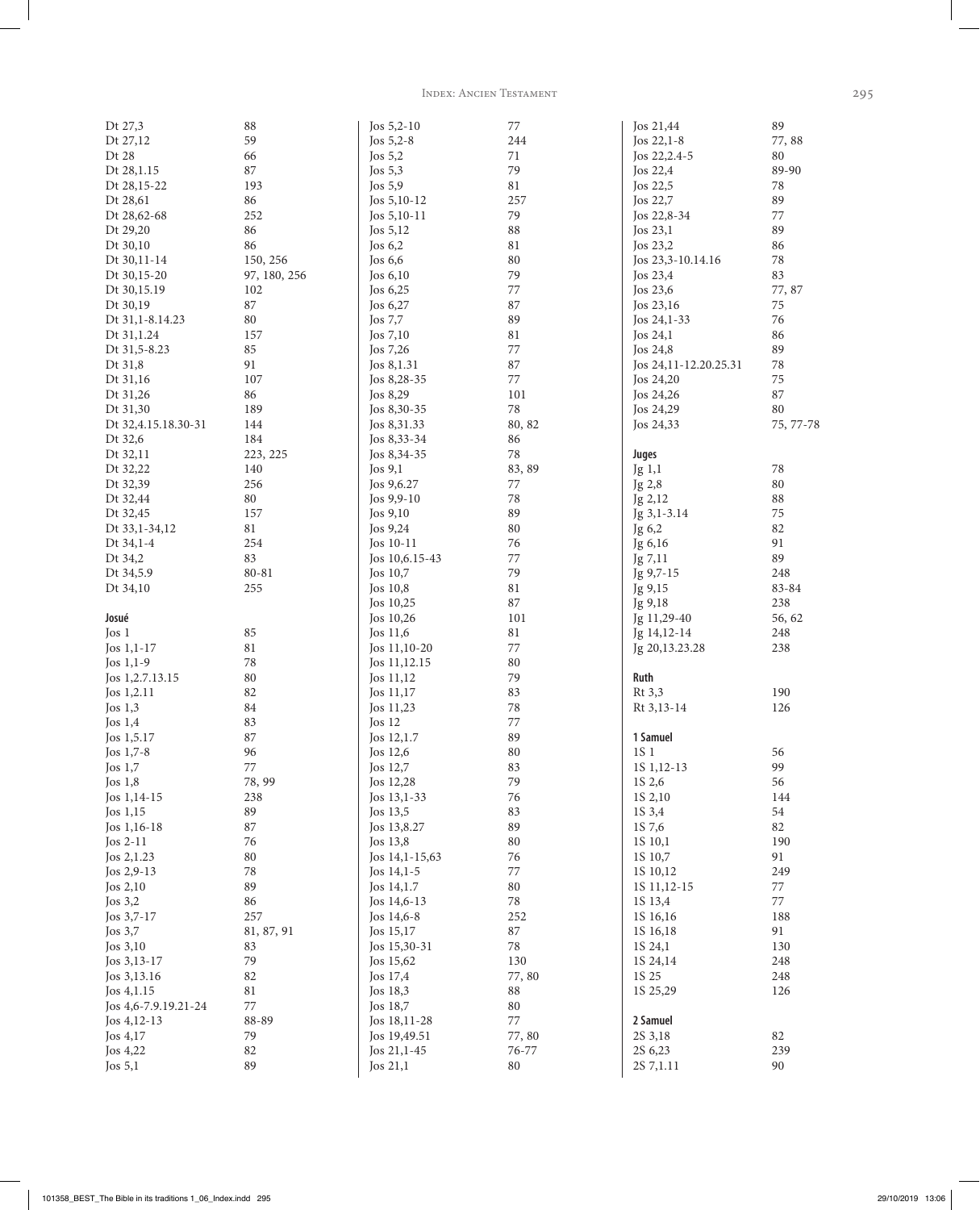$\overline{\phantom{a}}$ 

#### 296 La Bible en ses Traditions

| 2S 7,1           | 89       | 1Ch 7,27                            | $81\,$  | Tb 9,6              | 238          |
|------------------|----------|-------------------------------------|---------|---------------------|--------------|
| 2S 7,3           | 91       | 1Ch 10,4                            | 117     |                     |              |
| 2S 7,14          | 137, 142 | 1Ch 16,18                           | 252     | Judith              |              |
| 2S 8,3           | 83       | 1Ch 18,3                            | 83      | Jdt 1,7             | 83           |
| 2S 10,12         | 85       | 1Ch 21,1                            | 221     | Jdt 5,19            | 197          |
| 2S 12            | 56       | 1Ch 21,15                           | 244     | Jdt 9,12            | 136, 252     |
| 2S 12,1-10       | 246      | 1Ch 22,11-13                        | $87\,$  |                     |              |
| 2S 12,1-4        | 248      | 1Ch 22,13                           | 85      | 1 Maccabées         |              |
| 2S 16,8          | 72       | 1Ch 23,4                            | 86      | $1M$ 2,29-30        | 219          |
| 2S 23,2          | 204      | 1Ch 23,31                           | 213     | 1M 2,57             | 252          |
|                  |          | 1Ch 26,30.32                        | 238     | 1M 9,26             | 203          |
| 1 Rois           |          | 1Ch 27,1                            | 80, 86  |                     |              |
| 1R 2,1-4         | 87       | 1Ch 28,1                            | 80      | 2 Maccabées         |              |
| 1R 2,27-35       | 143      | 1Ch 28,20                           | 85      | 2M 1,1              | 197          |
|                  |          |                                     |         |                     |              |
| 1R 3,1           | 107, 121 | 1Ch 29,11                           | 252     | 2M 1,7; 2,17        | 252          |
| 1R 3,9           | 144-145  |                                     |         | 2M 3,15             | 142          |
| 1R 5, 1.13.20    | 83       | 2 Chroniques                        |         | 2M 6,30; 7,9-14     | 201          |
| 1R 5,18          | 90       | 2Ch 1,3                             | 80      |                     |              |
| 1R 6, 15-18      | 133      | 2Ch 2,3                             | 213     | Job                 |              |
| 1R 6,15          | 127      | 2Ch 2,15                            | 83      | Jb $1-2$            | 56           |
| 1R 6,29          | 126      | 2Ch 3,1                             | 59, 244 | Jb 1,6-12           | 221          |
| 1R 8,8           | 131      | 2Ch 6,12-22                         | 145     | Jb 1,8              | 82           |
| 1R 8,22-31       | 145      | 2Ch 6,27                            | 252     | Jb $2,1-6$          | 221          |
| 1R 8,36          | 252      | 2Ch 17,9                            | $87\,$  | Jb 2,3              | 82           |
| 1R 8,56          | 90       | 2Ch 20,7                            | 252     | Jb 4,7-9            | 193          |
| 1R 9,16          | 107, 121 | 2Ch 24,6.9                          | $80\,$  | Jb $5,21$           | 137          |
| 1R 11,1-8        | 108      | 2Ch 25,4                            | 87      | Jb 7,12             | 217          |
| 1R 11,13         | 82       | 2Ch 29,5                            | $70\,$  | Jb 7,20             | 193          |
| 1R 14,8          | 82       | 2Ch 32,7                            | 85      | Jb 8,11             | 248          |
| 1R 16,16         | 188      | 2Ch 34,14                           | $87\,$  | Jb 9,22-23          | 193          |
| 1R 16,34         | 80       | 2Ch 34,25                           | 139     | Jb 17,6             | 249          |
| 1R 17,1          | 194      | 2Ch 35,12                           | $87\,$  | Jb 19,25            | 141          |
| 1R 17,4-6        | 219      | 2Ch 35,20                           | 83      | Jb 20,9             | 123          |
| 1R 17,12         | 190      | 2Ch 36,16.23                        | 252     | Jb 20,25            | 140          |
| 1R 17,20-22      | 189      |                                     |         | Jb 20,26            | 138-139      |
| 1R 18,41-45      | 194      | <b>Esdras</b>                       |         | Jb 21,18            | 102-103      |
| 1R 19            | 255      | Esd 3,5                             | 213     | Jb 28,7             | 123          |
| 1R 19,4-8        | 219      | Esd 3,7                             | 83      | Jb 30,3             | 142          |
|                  | 190      |                                     |         |                     |              |
| 1R 19,16         |          |                                     |         | Jb 30,30            | 121          |
|                  |          | Néhémie                             |         | Jb 38,27            | 142          |
| 2 Rois           |          | Ne 2,1                              | 67      | Jb 40,23            | 82           |
| 2R 2,7-14        | 253, 257 | Ne 2,17                             | 201     | Jb 42               | 56           |
| 2R 3,27          | 62       | Ne 5,8                              | 238     |                     |              |
| 2R 4, 42 - 5, 19 | 69       | Ne 5,14                             | 67      | <b>Psaumes</b>      |              |
| 2R 14,6          | $87\,$   | Ne 8                                | 67      | Ps 1-41             | 93           |
| 2R 16,3          | 62       | Ne 8,1.18                           | $87\,$  | Ps <sub>1</sub>     | 95-99, 180   |
| 2R 17,17         | 62       | Ne 8,17                             | $80\,$  | Ps 1,2              | 86           |
| 2R 18,12         | $80\,$   | Ne 9,32                             | 136     | Ps 1,3              | 132          |
| 2R 19,15.19      | 252      | Ne 10,36.39                         | $80\,$  | Ps <sub>2</sub>     | 97, 219, 222 |
| 2R 20, 2-7       | 189      | Ne 13,6                             | 67      | Ps 2,7              | 142, 217     |
| 2R 20,5          | 61       | Ne 13,22                            | 138     | Ps 2,8              | 252          |
| 2R 21,6          | 62       |                                     |         | Ps 2,12             | 97           |
| 2R 21,7          | 143      | <b>Esther</b>                       |         | Ps 6,3              | 189, 193     |
| 2R 21,8          | 80       | Est 1,10                            | 80      | Ps 9-10             | 145          |
| 2R 21,22         | $\bf 88$ | Est 2,12                            | 130     | Ps 12,6             | 147          |
| 2R 22,8.11       | 86       | Est 3                               | 218     | Ps 12,7             | 202          |
| 2R 22,17         | 139      | Est $5,1$                           | 61      | Ps 13,6; 15,7; 16,7 | 147          |
| 2R 23,29         | 83       | Est $5,14$ ; $6,4$ ; $7,10$ ; $8,7$ | 101     | Ps 17,17            | 139          |
| 2R 24,7          | 83       |                                     |         | Ps 18,3             | 63, 144, 201 |
|                  |          | <b>Tobie</b>                        |         | Ps 18,17            | 139          |
| 1 Chroniques     |          | Tb 4,12                             | 252     | Ps 18,43            | 103          |
| 1Ch 5,9          | 83       | Tb 7,2                              | 238     | Ps 18,47            | 136          |
| 1Ch 6,34         | 80       | Tb 8,4                              | 118     | Ps 19,8-11          | 143          |
|                  |          |                                     |         |                     |              |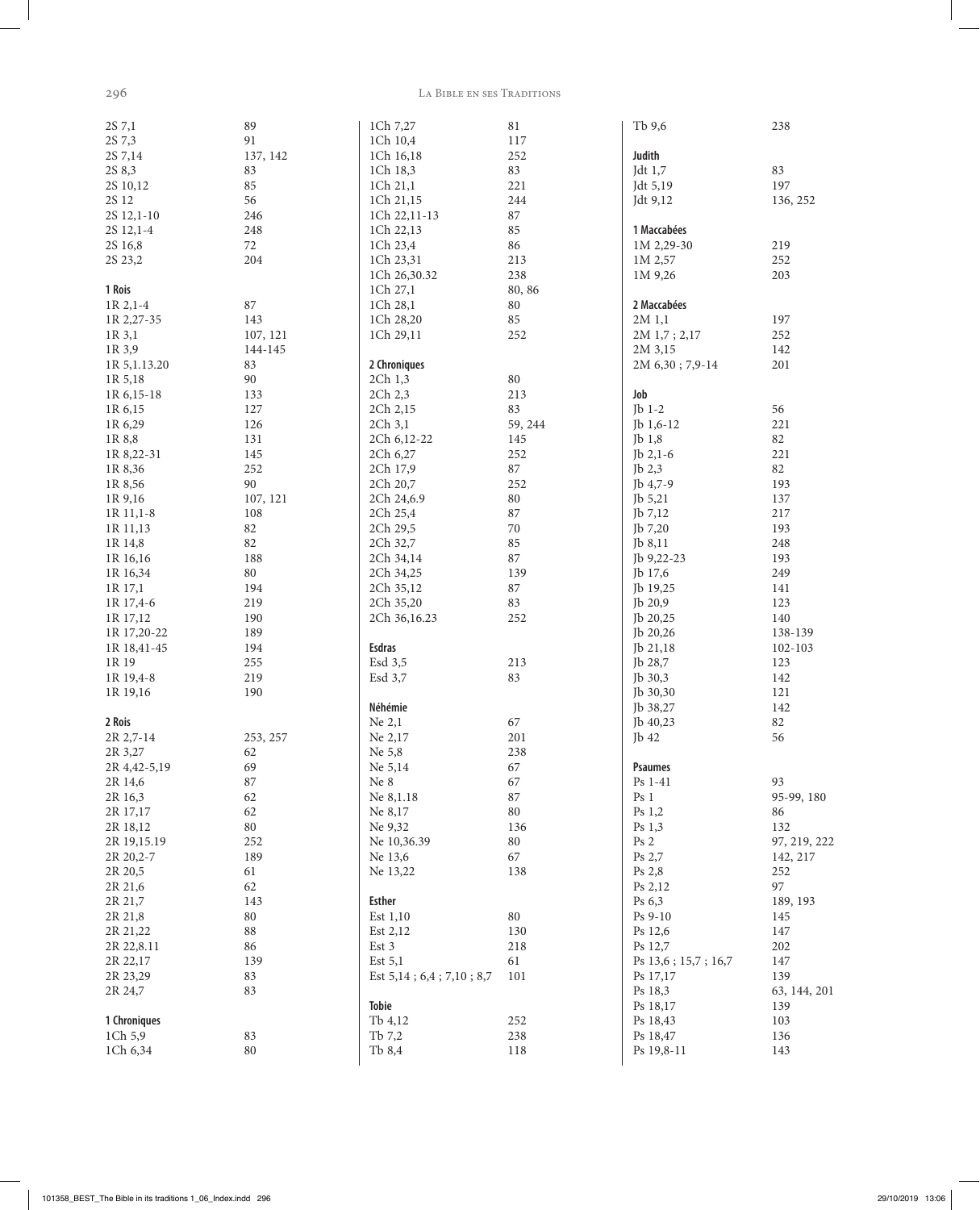Index: Ancien Testament 297

| Ps 19,15             | 99            | Ps 66,7; 67,7           | 225        | Ps 121,7            | 142          |
|----------------------|---------------|-------------------------|------------|---------------------|--------------|
| Ps 20,2              | 142           | Ps 68,33                | 252        | Ps 127,5; 128,1     | 97           |
| Ps 21,15             | 117           | Ps 70,3                 | 138        | Ps 132              | 143          |
| Ps 22,12             | 140           | Ps 72,7                 | 213        | Ps 132,3-14         | 127          |
|                      |               |                         |            |                     |              |
| Ps 22,23             | 136           | Ps 72,16                | 83         | Ps 132,17           | 144          |
| Ps 23,1-3            | 124           | Ps 73-89                | 93         | Ps 133,2            | 190          |
| Ps 23,5              | 190           | Ps 74,13-14             | 217-218    | Ps 135,3            | 126          |
| Ps 24,7-10           | 144           | Ps 77,20-21             | 120        | Ps 135,12           | 252          |
|                      |               |                         |            |                     |              |
| Ps 24,16             | 141           | Ps 78-79                | 67         | Ps 136              | 94, 143-144  |
| Ps 25                | 137, 145, 151 | Ps 78,2                 | 246        | Ps 136,7            | 117          |
| Ps 25,5              | 136, 146      | Ps 79,11                | 244        | Ps 136,21           | 252          |
| Ps 25,13             | 252           | Ps 80, 2.7. 9-13. 16-17 | 120        | Ps 137,2            | 92           |
|                      |               |                         |            |                     |              |
| Ps 25,16             | 141           | Ps 80,9-17              | 246        | Ps 137,3-4          | 110          |
| Ps 26,3.12           | 146           | Ps 83,14                | 102-103    | Ps 137,7            | 117          |
| Ps 26,9-10           | 141           | Ps 84,5-6.13            | 97         | Ps 137,8-9          | 97           |
| Ps 27,9-10           | 141           | Ps 86,13                | 140        | Ps 138              | 145          |
|                      |               |                         |            |                     |              |
| Ps 27,9              | 136           | Ps 87,3                 | 212        | Ps 139,1-6.13-18    | 180          |
| Ps 27,14             | 85            | Ps 89,16                | 97         | Ps 139,24           | 96           |
| Ps 28,9              | 147           | Ps 89,27                | 141-142    | Ps 140,7            | 142          |
| Ps 29                | 94            | Ps 89,49                | 137        | Ps 141              | 190          |
|                      |               |                         |            |                     |              |
| Ps 29,6              | 83            | Ps 90-106               | 93         | Ps 143,1            | 142          |
| Ps 29,9              | 147           | Ps 90,3-6.12-14.17      | 180        | Ps 144,15           | 97           |
| Ps 30,3              | 189           | Ps 91,5-6               | 125        | Ps 145              | 94, 145      |
| Ps 31,25             | 85            | Ps 92-99                | 94         | Ps 145,1-2          | 136          |
|                      |               |                         |            |                     |              |
| Ps 32,1-2            | 97            | Ps 92,11-15             | 132        | Ps 145,1            | 141-142, 144 |
| Ps 32,3.5            | 193-194       | Ps 92,13-16             | 100        | Ps 146,2            | 197          |
| Ps 33,12             | 97            | Ps 94,12                | 97         | Ps 146,5            | 97           |
| Ps 33,20             | 139           | Ps 95,11                | 90, 99     | Ps 147,2            | 143-144, 197 |
| Ps 34                |               |                         | 223        |                     |              |
|                      | 145, 151      | Ps 96,11-12             |            | Ps 147,14           | 171          |
| Ps 34,9              | 97            | Ps 97,5; 98,5           | 188        | Ps 148,14           | 143-144      |
| Ps 34,17.20          | 139           | Ps 98,6                 | 144        | Ps 150,1            | 176          |
|                      |               |                         |            |                     |              |
|                      |               |                         |            |                     |              |
| Ps 35,4              | 138           | Ps 103,3                | 193        |                     |              |
| Ps 35,5              | 102-103       | Ps 104,2                | 120, 211   | <b>Proverbes</b>    |              |
| Ps 35,17             | 139           | Ps 104,15               | 190        | $Pr$ 1,5-6          | 246          |
| Ps 37                | 145           | Ps 104,16               | 83-84      | $Pr$ 1,7            | 149          |
| Ps 37, 9.11.22.29.34 | 252           | Ps 104,25               | 83         | Pr 1,8-19           | 248          |
|                      |               |                         |            |                     |              |
| Ps 37,11             | 80            | Ps 105,11               | 252        | Pr $2,4$            | 203          |
| Ps 38                | 193           | Ps 105,26               | $80\,$     | Pr 3,18             | 100-101      |
| Ps 39, 9.12          | 193           | Ps 106-107              | 144        | Pr $4,7$            | 150          |
| Ps 39,13             | 197           | Ps 106,3                | 97         | Pr 4,10-19          | 96           |
|                      |               |                         |            |                     |              |
| Ps 39,14             | 141           | Ps 106,17               | 224-225    | Pr 4,18-19          | 102          |
| Ps 40,5.8            | 97            | Ps 106,45               | 138        | Pr 5,2              | 174          |
| Ps 40,5.15           | 138           | Ps 107-150              | 93         | Pr 5,18             | 73           |
| Ps 40,5              | 95            | Ps 107,20               | 193        | Pr 6,16-19.27       | 248          |
| Ps 40,14             | 141           | Ps 111-112              | 145        | Pr 7,6-12           | 124          |
|                      |               |                         |            | Pr 7,17             |              |
| Ps 41,2              | 97, 142       | Ps 111,1                | 103        |                     | 130          |
| Ps 41,5              | 189, 193      | Ps 112,1                | 97, 99     | Pr 8                | 124          |
| Ps 42-72             | 93            | Ps 112,10               | 102        | Pr 8,2              | 148          |
| Ps 42,7              | 82            | Ps 113-118              | 94         | Pr 8,4-36           | 149          |
| Ps 42,8              | 201           | Ps 116                  | 136        | Pr 8,10-11          | 202          |
|                      |               |                         |            |                     |              |
| Ps 44,3              | 117           | Ps 116,8                | 137        | Pr 8,10             | 174          |
| Ps 44,15             | 249           | Ps 118                  | 136, 144   | Pr 8,25             | 256          |
| Ps 45                | 113           | Ps 118,6-7.29           | 137        | Pr 8,30-31          | 146-147      |
| Ps 45,8-10.15-16     | 114           | Ps 118,69               | 203        | Pr 8,33             | 249          |
| Ps 45,9              | 130           | Ps 119                  | 145        | Pr 9,3.14           | 148          |
|                      |               |                         | 97         | Pr 9,7-8            | 95           |
| Ps 46,7              | 252           | Ps 119,1-2              |            |                     |              |
| Ps 47,3              | 144           | Ps 119,16.24.35.47.70.  | 99         | Pr 9,10             | 149          |
| Ps 49,4              | 246           | 77.92.143.148.174       |            | Pr 10,29            | 96           |
| Ps 49,16             | 137           | Ps 119,69               | 203        | Pr 11,30            | $100 - 101$  |
| Ps 50,15             | 142           | Ps 119,105              | 213, 256   | Pr 12,28            | 96           |
| Ps 51,3              | 199           | Ps 120,2                | 137        | Pr 13,2             | 175          |
|                      |               |                         |            |                     |              |
| Ps 56,10<br>Ps 65,5  | 137<br>97     | Ps 120,5<br>Ps 121,4    | 120<br>143 | Pr 13,12<br>Pr 14,6 | 100<br>95    |

101358\_BEST\_The Bible in its traditions 1\_06\_Index.indd 297 29/10/2019 13:06

 $\overline{\phantom{a}}$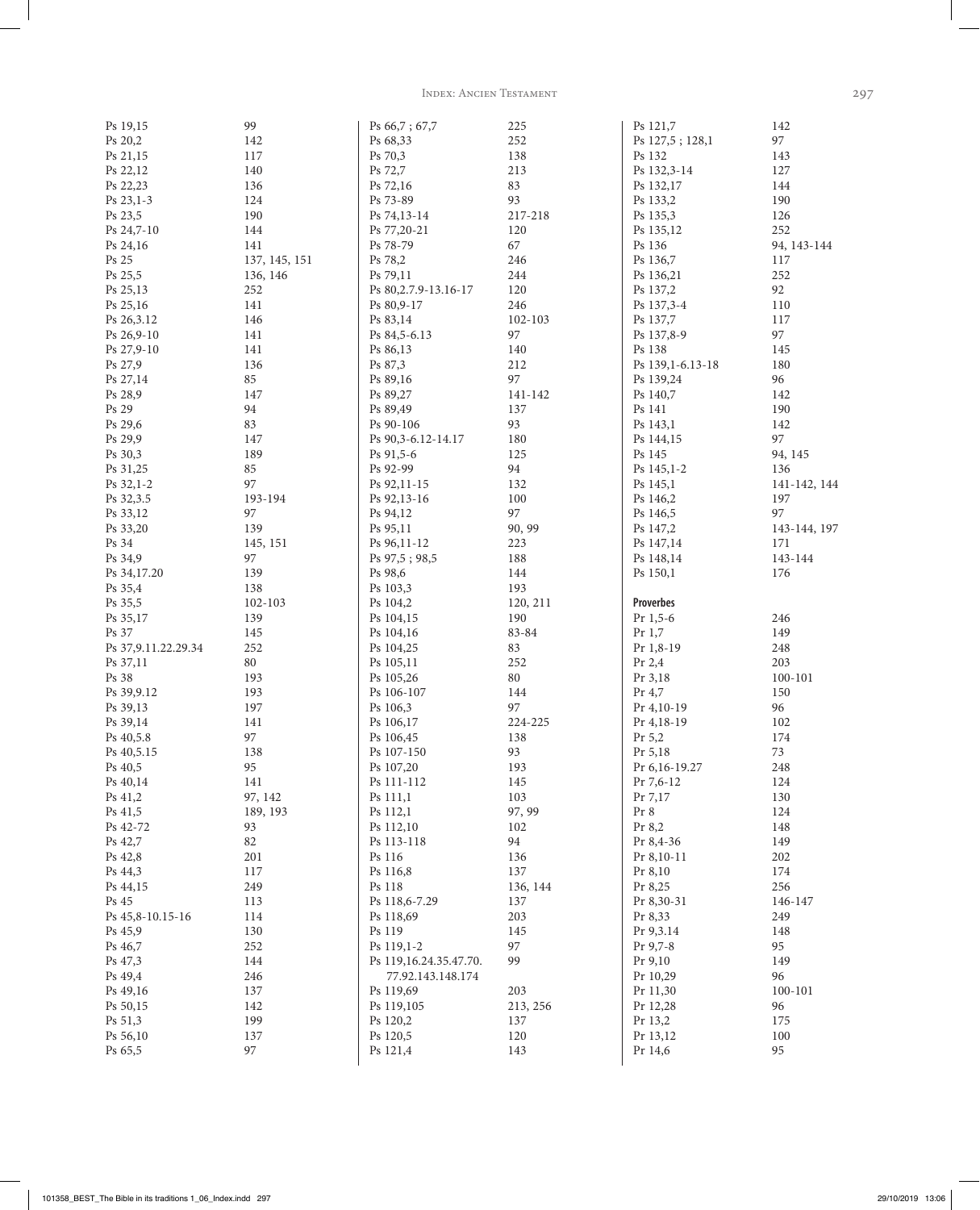298

 $\overline{\phantom{a}}$ 

#### LA BIBLE EN SES TRADITIONS

| Pr 14,7                  | 174               | $Ct$ 4,1.7        | 126                | Sg 4,16              | 192        |
|--------------------------|-------------------|-------------------|--------------------|----------------------|------------|
| Pr 15,4                  | 100               | $Ct$ 4,2          | 123                | Sg 4,20              | 104        |
| Pr 15,7                  | 174               | $Ct$ 4,3          | 120-121            | Sg 5,1               | 102        |
| Pr 15,24                 | 96                | $Ct$ 4,4          | 112, 128, 133      | Sg 5,14              | 103        |
| Pr 16,16                 | 150               | $Ct$ 4,5          | 124                | Sg 6,12              | 200        |
| Pr 17,3                  | 202               | Ct 4,7-8.12       | 112                | Sg 8,2.21            | 144        |
| Pr 19,25                 | 95                | $Ct$ 4,8          | 106, 133           | Sg 8,21              | 145        |
| Pr 20,1; 21,11.24; 22,10 | 95                | $Ct$ 4,10         | 106, 114-115       | Sg 9,13-18           | 180        |
| Pr 24,2                  | 99                |                   | 116                | Sg 10,5              |            |
|                          |                   | Ct 4, 10-11.13-14 |                    |                      | 54-55, 174 |
| Pr 24,9                  | 95                | $Ct$ 4,11         | 108                | Sg 12,1              | 200        |
| Pr 31,10-31              | 145               | $Ct$ 4,13-14      | 128                | Sg 15,9              | 192        |
|                          |                   | Ct 5,1-2.5.12-13  | 116, 130           | Sg 16,13             | 140        |
| Qohélet                  |                   | Ct 5,1            | 112, 114-115, 128  | Sg 17,6              | 138-139    |
| Qo 9,4                   | 141               | Ct 5,2.8.10-11.16 | 120                | Sg 18,4              | 200        |
|                          |                   | Ct 5,2            | 126                |                      |            |
| Cantique des cantiques   |                   | $Ct$ 5,6          | 112                | Siracide             |            |
| Ct1                      | 110, 113          | $Ct 5,8-9$        | 123                | Si 1,14              | 149        |
| $Ct$ 1,1-4               | 106               | $Ct$ 5,8          | 106                | Si 2                 | 136        |
| Ct 1,1                   | 108               | $Ct$ 5,9          | 125                | Si 2,1               | 201        |
|                          |                   |                   |                    |                      |            |
| $Ct$ 1,2                 | 111               | Ct 5,10           | 108, 121           | Si 2,5               | 202        |
| Ct1,4                    | 114-115, 119      | $Ct 5, 13-14$     | 128                | Si 4,10              | 137        |
| $Ct$ 1,5-6               | 121-122           | Ct 5,15           | 133                | $Si 5,1-8$           | 97         |
| $Ct$ 1,6.8               | 107               | Ct 5,16           | 127                | Si 6,18-37           | 145        |
| Ct 1, 6.14               | 123               | Ct 6, 1.4.10      | 125                | Si 6,18              | 144        |
| $Ct$ 1,6                 | 120               | $Ct 6,2-3$        | 124                | Si 6,22              | 149        |
| $Ct$ 1,7-8               | 124               | $Ct$ 6,2          | 116                | Si 6,24.28.30        | 150        |
| $Ct$ 1,9                 | 130               | Ct 6,4.12         | 106                | Si 6,28              | 146        |
| Ct 1,10                  | 120-121           | Ct 6,4            |                    | Si 6,30              | 151        |
|                          |                   |                   | 120-121, 126, 130  |                      |            |
| Ct 1,12-14               | 116               | Ct 6,6.8-9        | 123                | Si 6,36              | 147        |
| Ct 1,12                  | 118               | $Ct$ 6,8          | 116                | Si 9,12              | 151        |
| $Ct 1, 13-14$            | 112               | Ct 6,10           | 111, 120, 211, 212 | Si 11,28             | 151        |
| $Ct$ 1,15-16             | 125               | $Ct$ 6,11         | 123                | Si 14,20-21          | 249        |
| $Ct$ 1,15                | 126               | Ct 7,1.9.13       | 123                | Si 15,10             | 144        |
| Ct 1,16                  | 133               | Ct 7,2.7          | 125                | Si 16,12             | 199        |
| $Ct 2, 1-7$              | 110               | Ct 7,4.8-9        | 130                | Si 20,6              | 151        |
| $Ct$ 2,1-6               | 127               | $Ct$ 7,5          | 106, 128           | Si 21,9-10           | 96         |
| Ct 2,2.10.13             | 126, 130          | Ct 7,7            | 132                | Si 23,1.4            | 137        |
| Ct 2,3                   | 133               |                   |                    |                      |            |
|                          |                   | Ct 7,9.14         | 116                | Si 24,3-22           | 149        |
| Ct 2,4                   | 114-115, 118, 133 | Ct 7,10           | 107, 114-115, 118  | Si 24,8              | 143        |
| Ct 2,5.7                 | 123               | Ct 7,12-13        | 133                | Si 24, 10.13-14      | 147        |
| $Ct$ 2,6                 | 115               | Ct 7,12           | 112, 130           | Si 24,14             | 126, 130   |
| Ct 2,7                   | 106, 120, 127     | $Ct$ 7,13         | 106, 114           | Si 24,23             | 254        |
| $Ct 2,8-9$               | 107-108           | $Ct$ 7,14         | 128                | Si 24,30-34          | 145        |
| Ct 2,10.13               | 112, 125          | $Ct 8,1-3$        | 115                | Si 28,17             | 137        |
| Ct 2,13                  | 116, 122-123, 128 | $Ct 8, 1-2.5$     | 123                | Si 30,7              | 174        |
| Ct 2,14                  | 120-121           | Ct 8,1.8.10       | 130                | Si 32,4              | 151        |
| Ct 2,15                  | 123               | Ct 8,1            | 106, 114           | Si 32,9              | 147        |
| Ct 2,16                  | 124               | Ct 8,2.7          | 133                | Si 33,16-19          | 145        |
|                          |                   |                   |                    |                      |            |
| $Ct$ 3,1-4               | 112, 124          | Ct 8,2            | 114, 118           | Si 34                | 149        |
| Ct 3,4.11                | 123               | Ct 8,4            | 106, 120, 123      | Si 34,12             | 145        |
| $Ct$ 3,4                 | 118, 133          | $Ct 8,6-7$        | 112                | Si 36                | 147        |
| Ct 3,5.7-11              | 106               | Ct 8,6            | 105, 108, 111      | Si 38, 9.12.14       | 189        |
| $Ct$ 3,5                 | 120, 123          | $Ct 8,8-14$       | 108                | $Si$ 39,2-3          | 246        |
| $Ct$ 3,6-11              | 108               | Ct 8,8-9.11       | 128                | Si 39, 4.12-13.32-35 | 145        |
| $Ct$ 3,6                 | 116, 130          | $Ct 8,9-10$       | 133                | Si 40,5              | 140        |
| Ct 3,7.9.11              | 110               | Ct 8,11-12        | 106, 110, 123      | Si 41,14             | 150        |
| $Ct$ 3,9-10              | 128, 133          |                   |                    | Si 42,15             | 135, 145   |
|                          |                   |                   |                    |                      |            |
| $Ct$ 3,9.11              | 118               | Sagesse           |                    | Si 44,20             | $54 - 55$  |
| $Ct$ 3,9                 | 83                | Sg 2,24           | 221                | Si 46,1              | $81\,$     |
| $Ct$ 3,11                | 107, 125          | Sg 3,4-9          | 201                | Si 46,5.16-18        | 136        |
| Ct 4,1.3                 | 106               | Sg 3,6            | 202                | Si 46,8              | 252        |
| Ct 4, 1.5-7.9-14         | 130               | Sg 3,7-8          | 102                | Si 47,11.13          | 142        |
| Ct 4,1.7.10              | 125               | Sg 4,2            | 200                | Si 47,17             | 105        |
|                          |                   |                   |                    |                      |            |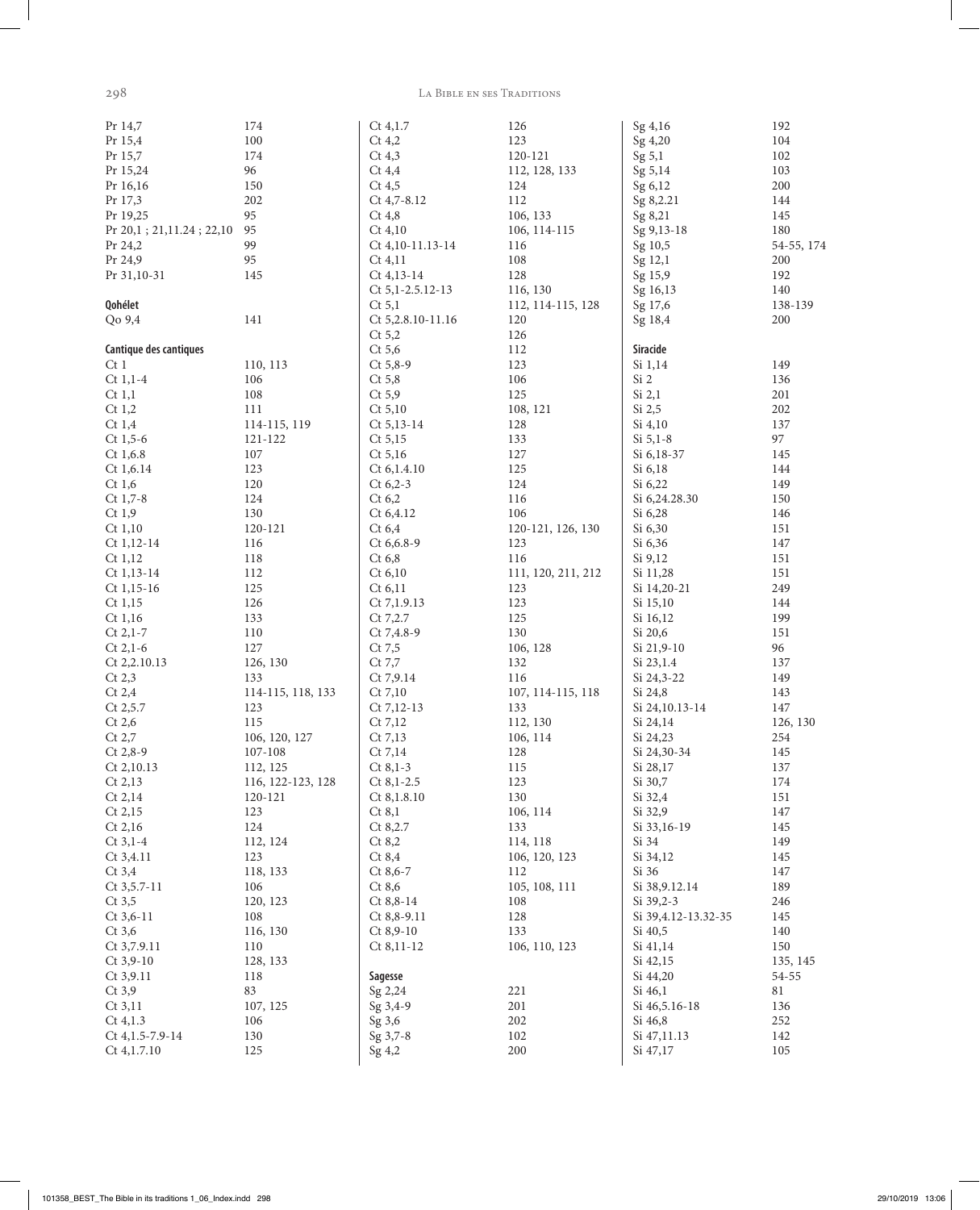INDEX: ANCIEN TESTAMENT

| Si 48,3           | 194          | Is 45,7       | 144      | Jr 22,25            | 138      |
|-------------------|--------------|---------------|----------|---------------------|----------|
| Si 50             | 147          | Is $45,8$     | 225      | Jr 23,7-8           | 258      |
| Si 50,1-20        | 135          | Is 45,18      | 256      | Jr 23,8; 24,56      | 252      |
| Si 50,15          | 144          | Is 47,14      | 103      | Jr $27,2; 28,14$    | 151      |
| Si 50,23          | 171          | Is 48,17-19   | 97       | Jr $29,4-9$         | 252      |
| Si 50,27          | 135, 150     | Is 49,3       | 82       | Jr 29,16            | 238      |
| $Si$ 51,1-12      | 135, 145     | Is 49,7       | 143      | Jr 30,8             | 151      |
| Si 51,10.14       | 142          | Is 49,13      | 223      | Jr $31,3$           | 118-119  |
| Si 51,12.19       | 143          | Is 51,9       | 217      | Jr 31,22            | 120      |
|                   |              |               |          |                     |          |
| Si 51,13-30       | 135          | Is 53,4-6.11  | 193      | Jr 32,35            | 62       |
| Si 51,23.26.31.34 | 149          | Is 53,5       | 194      | Jr 33,9             | 176      |
| $Si$ 52,1-13      | 145          | Is 54,5-14    | 55       | Jr 34,20-21         | 138      |
|                   |              | Is $54,10$    | 171      | Jr 46,2.10          | 83       |
| Isaïe             |              | Is $55,1-11$  | 55       | Jr 49,28-29         | 120      |
| Is $1,6$          | 189          | Is $55,1-2$   | 151      | Jr 51,34            | 217      |
| Is 1,23           | 252          | Is $55,1$     | 150      | Jr 51,63            | 83       |
| Is 1,31           | 139          | Is $55,10-11$ | 256      |                     |          |
| Is $2,3$          | 99           | Is 56,7       | 114      | <b>Lamentations</b> |          |
| Is $2,13$         | $\rm 84$     | Is 56,8       | 143      | $Lm$ 1-4            | 145      |
|                   |              |               |          |                     |          |
| Is $3,20$         | 130          | Is 57,13      | 252      | $\rm{Lm}$ 2,3       | 139      |
| Is $5,1-7$        | 120, 246     | Is 58,6       | 151      | Lm 4,6.8            | 120      |
| Is $5,1$          | 123, 130     | Is 60,10      | $80\,$   | $\rm{Lm}$ 4,7-8     | 121      |
| Is $6, 8-12$      | 252          | Is 60,13      | 84, 133  |                     |          |
| Is $7,11-14$      | 217          | Is 60,19-20   | 212      | <b>Baruch</b>       |          |
| Is $7,14$         | 91, 117, 219 | Is 60,22      | 170      | Ba 1,15; 2,32       | 252      |
| Is 7,20; 8,7      | 84           | Is $61,3$     | 190      | Ba 3,9-15.32-4,4    | 55       |
| Is 8,11           | 97           | Is $61,10$    | 114      | Ba 3,38             | 256      |
| Is 9,2            | 118-119      | Is $63,5$     | 140      |                     |          |
|                   |              |               |          |                     |          |
| Is 10,1           | 252          | Is 63,7       | 114      | Ézéchiel            |          |
| Is 10,27          | 151          | Is 66,7-8     | 217      | $Ex\ 1,1-3$         | 252      |
| Is 10,34          | 83-84        | Is 66,7       | 219      | Ez 5,2.12           | 117      |
| Is 13,8           | 217          | Is 66,10      | 118-119  | Ez 12,14            | 117      |
| Is 14,4           | 248          | Is 66,20      | 238      | Ez 16,3.11-13       | 126      |
| Is $14,12-15$     | 219          | Is 66,24      | 139      | Ez 16,6             | 244      |
| Is 14,29          | 217          |               |          | Ez 16,13-14         | 120      |
| Is 17,13          | 102-103      | Jérémie       |          | Ez 16,13            | 190      |
| Is 21,17          | 120          | Jr $3,19$     | 110, 252 | Ez 16,20-21         | 62       |
| Is 23,16; 24,9    | 110          | Jr $4,4$      | 139      | Ez 17               | 246, 248 |
|                   |              |               |          |                     |          |
| Is 25,9           | 118-119      | Jr $4,20$     | 120      | Ez 18,6             | 70       |
| Is 26,14.19       | 102          | Jr $5,19$     | 252      | Ez 18,22            | 121      |
| Is 26,17          | $217\,$      | Jr 6,9        | 120      | Ez 20,26.31         | 62       |
| Is 26,19          | 107          | Jr 7,20       | 139      | Ez 20,41            | 126      |
| Is 27,1           | 217-218, 221 | Jr 7,31       | 62       | Ez 21,1-5           | 248      |
| Is 29,5           | 103          | Jr 9,24-25    | 71       | Ez 21,3-4           | 139      |
| Is 30,29          | 144          | Jr 10,16      | 143      | Ez 22,6             | 252      |
| Is 33,18          | 99           | Jr 10,20      | 120      | Ez 22,10            | 70       |
| Is 33,24          | 193          | Jr 13,4-7     | 83       | Ez 23,39            | 62       |
| Is 34,10          | 148          | Jr 13,24      | 103      | Ez 24,3-14          | 248      |
| Is 37,16.20       | 252          |               | 258      | Ez 26,7             | 144      |
|                   |              | Jr 16,14-15   |          |                     |          |
| Is 38             | 193          | Jr 16,19      | 142      | Ez 27,5             | 83       |
| Is 38,2-6.21      | 189          | Jr 17,5-8.10  | 97       | Ez 28,7             | 117      |
| Is 38,10-20       | 136          | Jr 17,5-6     | 102      | Ez 28,13-19         | 219      |
| Is 38,10          | 140          | Jr 17,7-8     | 95       | Ez 29,3             | 217      |
| Is 38,14          | 126          | Jr 17,8       | 100      | Ez 29,21            | 143-144  |
| Is 40,23-24       | 103          | Jr 17,27      | 139      | Ez 30,11            | 117      |
| Is 40,31          | 223, 225     | Jr 18,1-18    | 180      | Ez 31,3.15-16       | 84       |
| Is $41,10$        | 91           | Jr 18,14      | 83       | Ez 34,2             | 170      |
| Is $42,1$         | $82\,$       | Jr 19,5       | 62       | Ez 36,3             | 137-138  |
|                   | 202          |               |          |                     |          |
| Is 43,2           |              | Jr 19,7       | 138      | Ez 36,16-28         | 55       |
| Is 43,10          | 256          | Jr 20,15      | 219      | Ez 36,17            | 70       |
| Is $44,1-2$       | $82\,$       | Jr 21,7       | 138      | Ez 37,23            | 97       |
| Is 44,6           | 143          | Jr 21,8       | 102      | Ez 40-48            | 236      |
| Is 44,23          | 223          | Jr 21,12      | 139      | Ez 45,21            | 160, 234 |
|                   |              |               |          |                     |          |

 $\overline{\phantom{a}}$ 

299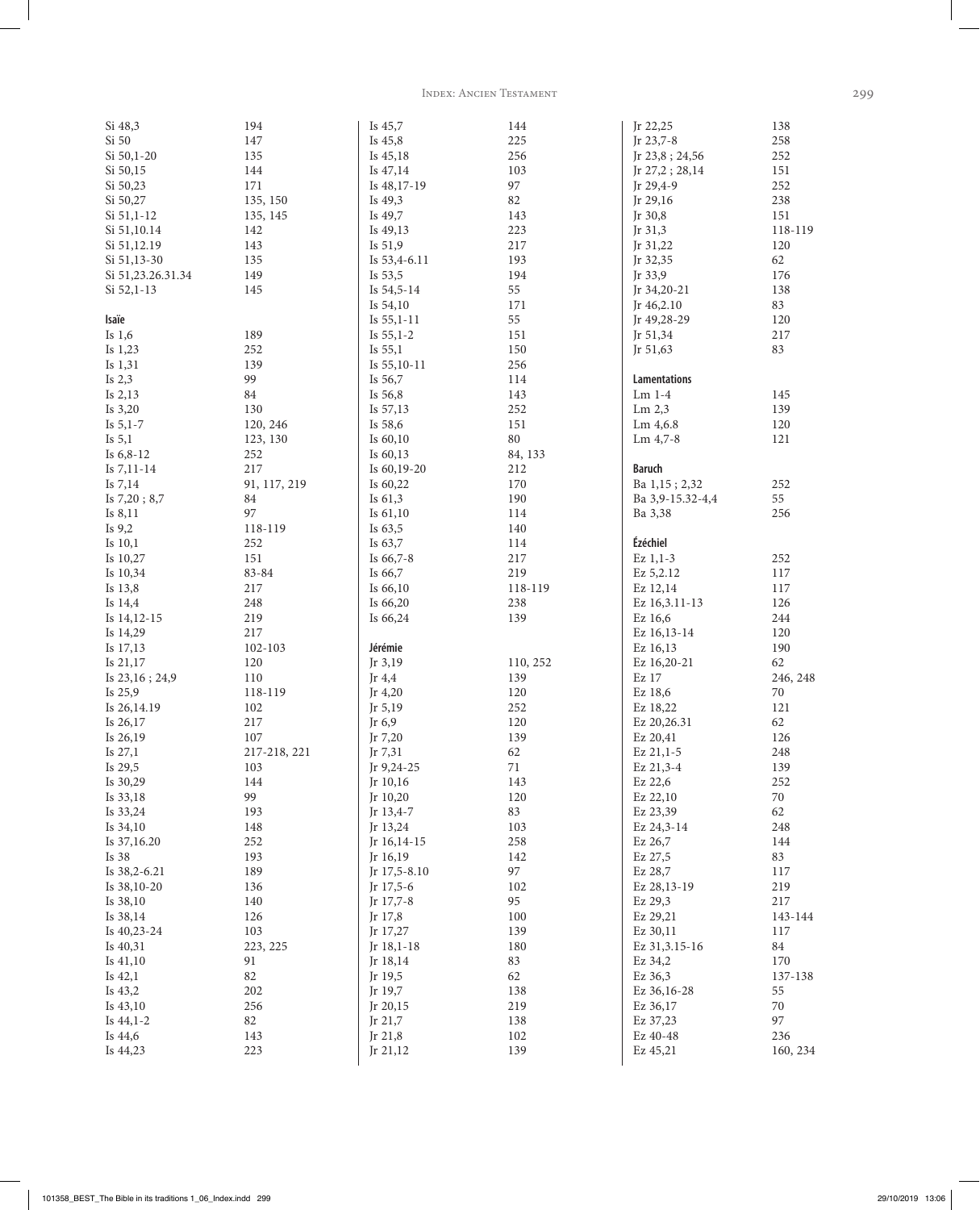300

 $\overline{\phantom{a}}$ 

#### LA BIBLE EN SES TRADITIONS

| Ez 46,13             | 73           | Os 12,10.14   | $78\,$  | Mi 7,7           | 136      |
|----------------------|--------------|---------------|---------|------------------|----------|
| Ez 47                | 101          | Os 13,3       | 102-103 |                  |          |
| Ez 47,1-12           | 100, 126     | Os 13,4       | $78\,$  | Nahum            |          |
| Ez 47,10.15.19-20.28 | 83           | Os 13,13      | 217     | Na 1,2-8         | 145      |
| Ez 47,10             | 130          | Os 13,14      | 137     | Na 1,4           | 84       |
|                      |              | Os 14,6.9     | 132     | Na 1,7           | 142      |
| <b>Daniel</b>        |              | Os 14,8       | 83      | Na 1,10          | 103      |
| Dn 1-14              | 248          | Os 14,10      | 96      | Na 1,13          | 151      |
| Dn 2,31-45           | 246          |               |         |                  |          |
| Dn 2,35              | 103          | Joël          |         | Habaquq          |          |
| Dn 4,1-24            | 246          | J12,20        | 83      | Ha 2,6           | 246, 248 |
| Dn 4,1               | 197-198      | $J1$ 3,1-2    | 117     | Ha 3,18          | 136      |
| Dn 6,26              | 198          |               |         |                  |          |
| Dn 7,6-7.24          | 217          | Amos          |         | Sophonie         |          |
| Dn 7,9-10.13-14.25   | 223          | Am 1,11       | 238     | So 1,14-18       | 173      |
| Dn 7,25              | 219, 225     | Am 2,10       | $78\,$  | So 1,15          | 141-142  |
| Dn 8,10              | 217          | Am $3,1$      | 78      | So 3,9           | 151      |
| Dn 9,2               | 203          | Am 5,6        | 139     |                  |          |
| Dn 9,11              | 80           | Am 5,18-20    | 173     | Aggée            |          |
| Dn 9,22-27           | 236          | Am 6,4        | 132     | Ag 2,4           | 85       |
| Dn 9,25              | 117          | Am 6,12       | 175     |                  |          |
| Dn 10,4              | 84           | Am 8,11-12    | 114     | Zacharie         |          |
| Dn 10,13.21          | 221          | Am 8,11       | 148     | Za 3,1-2         | 221      |
| Dn 10,13             | 222          | Am 9,3        | 217     | Za 10,10         | 84       |
| Dn 12,1              | 221          | Am 9,7        | $78\,$  | Za 13,9          | 202      |
| Dn 12,2-3            | 102-104      |               |         | Za 14            | 236      |
| Dn 12,7.11-12        | 219          | <b>Abdias</b> |         | Za 14,8          | 83       |
| Dn 12,7              | 223, 225     | Ab 10.12      | 238     |                  |          |
| Dn 12,13             | 200          | Ab 12.14      | 142     | Malachie         |          |
| Dn 13,51             | 123          |               |         | Ml 2,10          | 184      |
|                      |              | Jonas         |         | $M1$ 3,1         | 257      |
| Osée                 |              | Jon $2,3$     | 140-141 | Ml 3,2-3         | 202      |
| Os 1,2               | 56           | Jon $2,4$     | 201     | Ml 3,13-20       | 97       |
| Os 2,4               | 126, 130     | Jon $2,8$     | 140     | Ml 3,15.18-19.21 | 96       |
| Os 2,16-17           | 219          |               |         | Ml 3,19          | 103      |
| Os 2,17              | $78\,$       | Michée        |         | Ml 3,22-23       | 96       |
| Os 6,2               | 61           | Mi 2,4        | 248     | Ml 3,22          | 80       |
| Os 10,11             | 151          | Mi 4,9-10     | 217     | Ml 3,23          | 253, 257 |
| Os 11,1              | 78, 126      | Mi 5,2        | 82, 238 |                  |          |
| Os 11,4              | 114, 118-119 | Mi 6,7        | 62      |                  |          |

## $\sim$  Nouveau Testament $\sim$

| Matthieu       |          | Mt 4,12                 | 160     | Mt 6,19-20    | 200      |
|----------------|----------|-------------------------|---------|---------------|----------|
| Mt 1-4         | 153      | Mt 4,14-16              | 155     | Mt 7,13-14    | 96, 102  |
| Mt $1,1-17$    | 155      | Mt 4,17                 | 253     | Mt 7,17-19    | 100      |
| Mt $1,18-2,23$ | 254      | Mt 4,18                 | 197     | Mt 7,19       | 101      |
| Mt 1,23        | 91       | Mt 5-7                  | 153     | Mt 7,22       | 188      |
| Mt 1,25        | 239      | $Mt$ 5,3-11             | 95      | Mt 7,23       | 103      |
| Mt 2,6.15      | 155      | Mt $5,3-5$              | 252     | Mt 7,28       | 153, 157 |
| $Mt$ 2,11      | 130      | Mt $5,3$                | 253     | $Mt8-9$       | 254      |
| $Mt$ 2,13      | 219, 224 | $Mt$ 5,5                | 80, 156 | Mt 8,17       | 156, 193 |
| Mt 2,14-15     | 253      | Mt 5,10                 | 223     | $Mt$ 9,1-8    | 193      |
| Mt 2,16-18     | 254      | Mt $5,11-12$            | 201     | $Mt$ 9,9      | 154      |
| Mt 3,2.4-6     | 253      | Mt 5,17-18.21-22.27-28. | 254     | Mt 9,10       | 157      |
| $Mt$ 3,10      | 101      | 31-34.38-39.43-44       |         | Mt 9,36       | 174      |
| Mt 3,12        | 103, 219 | Mt 5,17                 | 155     | Mt 10         | 153      |
| Mt 3,13.16     | 257      | Mt 6,6                  | 118     | Mt 10.3       | 239      |
| Mt 3,16        | 130      | Mt $6,9-13$             | 156     | Mt 10,4.17-21 | 160      |
| $Mt$ 4,1       | 221      | Mt 6,10                 | 253     | Mt 10,7       | 253      |
| Mt 4,8-9       | 254      | Mt 6,12                 | 194     | Mt 10,8       | 192      |
| Mt 4,12-18,35  | 153      | Mt 6,17                 | 188     | Mt 10,17-23   | 154      |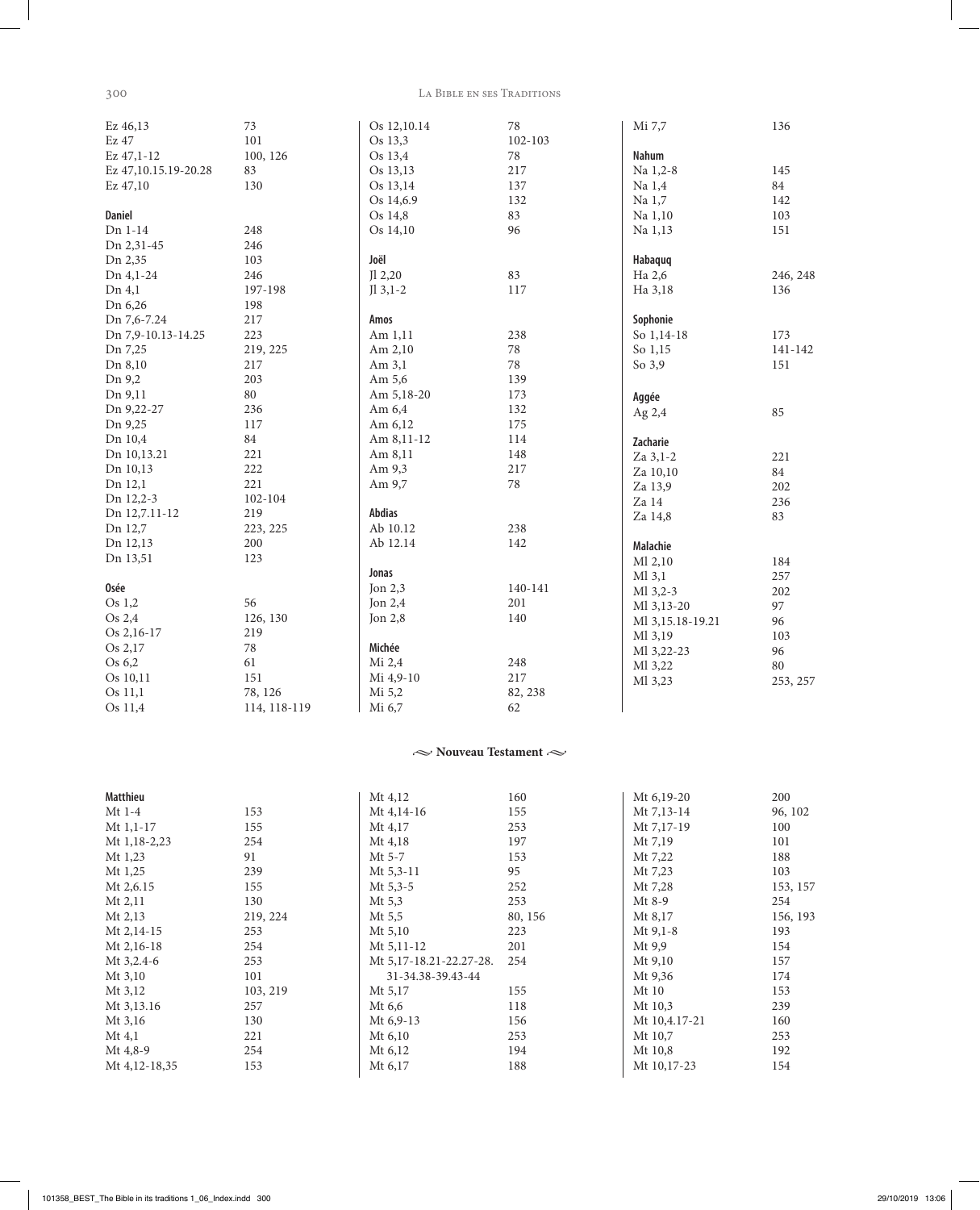Index: Nouveau Testament 301

| Mt 10,37             | 60, 62          | Mt 24,2                 | 164           | Mc 6,13.56              | 190           |
|----------------------|-----------------|-------------------------|---------------|-------------------------|---------------|
| Mt 11,1              | 153, 157        | Mt 24,8                 | 217           | Mc 6,13                 | 188, 192      |
| Mt 11,4-5            | 155             | Mt 24,9                 | 160           | Mc 7,24-30              | 249           |
| Mt 11,5-6            | 193             | Mt 24,30                | 231, 240      | Mc 7,33                 | 190           |
| Mt 11,12.14          | 253             | Mt 24,35                | 162, 254      | Mc 8,23                 | 190           |
| Mt 11,13             | 203             | Mt 25,3-4.8             | 190           | Mc 8,31                 | 154, 233      |
| Mt 11,15             | 246             | Mt 25,30.41             | 139           | Mc 8,35                 | 201, 203      |
| Mt 11,27             | 255             | Mt 25,31-46             | 104, 173      | Mc 9,2-8                | 254           |
| Mt 11,29             | 150-151         | Mt 25,32-33             | 126           | Mc 9,23-29              | 193           |
| Mt 12,17-21          | 155             | Mt 25,34                | 80, 253       | Mc 9,31                 | 154, 233      |
| Mt 12,18             | $81\,$          | Mt 25,36                | 188           | Mc 9,38                 | 190           |
| Mt 12,28             | 253             | Mt 26-28                | 153           | Mc 9,43                 | 139           |
| Mt 12,33             | 100-101         | Mt 26                   | 255           | Mc 10,13-16             | 190           |
| Mt 12,40             | 154, 233        | Mt 26,1                 | 153           | Mc 10,17-27             | 199           |
| Mt 12,41             | 102             | Mt 26,2-5               | 158, 164      | Mc 10,28-31             | 203           |
| Mt 12,46-50          | 252             | Mt 26,2.5               | 234           | Mc 10,33-34             | 154           |
| Mt 12,46-47          | 238             | Mt 26,2                 | 162, 244      | Mc 10,34                | 233           |
| Mt 13                | 153, 248        | Mt 26,13                | 156           | Mc 10,35-40             | 249           |
| Mt 13,8.23           | 249             | Mt 26,17                | 160, 233, 258 | Mc 10,43-45             | 81            |
| Mt 13,9.43           | 246             | Mt 26,20                | 233           | Mc 11,12                | 160           |
| Mt 13,13-15.19.23.51 | 154             | Mt 26,27-28             | 151           | Mc 11,27-33             | 143           |
| Mt 13,14-15          | 252             | Mt 26,28                | 156, 198      | Mc 12                   | 246           |
| Mt 13,17             | 203             | Mt 26,32                | 160           | Mc 12,13-17             | 249           |
| Mt 13,35             | 254             | Mt 26,34.57.59.61.75    | 233           | Mc 12,39                | 128           |
| Mt 13,42             | 139             | Mt 26,36                | 255           | Mc 13,28-29             | 246           |
| Mt 13,44-46          | 150             | Mt 26,53.63-66          | 157           | Mc 13,32                | 204           |
| Mt 13,52-53          | 153-155         | Mt 26,59-68             | 158           | Mc $14,1-2$             | 157           |
| Mt 13,53             | 157             | Mt 27,1                 | 233           | Mc 14,1                 | 156, 160-161  |
| Mt 13,55-56          | 238-239         | Mt 27,15-26             | 235           | Mc 14,2                 | 234           |
| Mt 14,26             | 94              | Mt 27,17.22             | 157           | Mc $14,3$               | 128           |
| Mt 14,28-31          | 155             | Mt 27,33                | 243           | Mc 14,12.17.30.53.58.72 | 233           |
| Mt 15,10             | 154             | Mt 27,39-44             | 158           | Mc 15,1                 | 233           |
| Mt 15,21-28          | 249             | Mt 27,40.43             | 157           | Mc 15,6-15.21.46        | 235           |
| Mt 16,12             | 154             | Mt 27,40.45-46.57.62-64 | 233           | Mc 15,21                | 61            |
| Mt 16,17-19          | 155             | Mt 27,55-56             | 241           | Mc 15,29.33-34.42       | 233           |
| Mt 16,19             | 191             | Mt 27,56                | 238-239       | Mc 15,40.47             | 238-239       |
| Mt 16,21-28,20       | 153             | Mt 27,62                | 160, 235      | Mc 16,1                 | 233, 239      |
| Mt 16,21-22          | 154             | Mt 27,63-64             | 157           | Mc 16,6                 | 231           |
| Mt 16,21             | 61, 192, 233    | Mt 27,64                | 61            | Mc 16,17                | 190           |
| Mt 16,25             | 223             | Mt 28,1                 | 233           |                         |               |
| $Mt$ 17,1-8          | $254\,$         | Mt 28,7.16              | 239           | Luc                     |               |
| Mt 17,2.5-6.8        | 255             | Mt 28,7                 | 157           | Lc $1,28$               | 91            |
| Mt 17,10-13.22-23    | 154             | Mt 28,9.17              | 154           | Lc 1,34-36              | 239           |
| Mt 17,23             | 61, 233         | Mt 28,10                | 238           | Lc 1,35.59              | 71            |
| Mt 17,24-27          | 155             | Mt 28,16-20             | 153           | Lc 1,42                 | 125           |
| Mt 18                | 153             | Mt 28,17                | 255           | Lc 1,68                 | 199           |
| Mt 18,6              | 156             | Mt 28,18                | 154, 221      | Lc $1,69$               | 63, 143       |
| Mt 18,27             | 174             | Mt 28,19                | 198           | Lc $1,76$               | 257           |
| Mt 19,1-28,15        | 153             | Mt 28,20                | 155, 254      | Lc $1,78$               | 175           |
| Mt 19,1              | 157             |                         |               | Lc 2,7.44               | 239           |
| Mt 19,28             | 199             | Marc                    |               | Lc 2,7                  | 234           |
| Mt 20,17-19          | 154             | Mc 1,11                 | 219           | Lc 2,14                 | 204           |
| Mt 20,18             | 160, 162        | Mc 1,41                 | 190           | Lc 2,21                 | 71            |
| Mt 20,19             | 61, 233         | Mc 2,5-12.17            | 193           | Lc 2,22-24              | 49, 69-70, 74 |
| Mt 21,5.16           | 155             | Mc $2,14$               | 154           | Lc 2,22                 | 72, 87        |
| Mt 21,22             | 191             | Mc $3,10$               | 190           | Lc 2,24.39              | 87            |
| Mt 21,34             | 174             | Mc 3,18                 | 239           | Lc $3,1-6$              | 171           |
| Mt 22,14             | 156, 197        | Mc 3,31-32              | 238           | Lc $3,9$                | 100-101       |
| Mt 22,39             | 67              | Mc $4,11.13$            | 246           | Lc 3,17                 | 103           |
| Mt 23-25             | 153             | Mc 5,23.28              | 192           | Lc $4,22$               | 238-239       |
| Mt 23<br>Mt 23,34    | 164<br>154, 223 | Mc 5,28-31.41           | 190<br>193    | Lc $5,27$<br>Lc 6,15    | 154<br>239    |
| Mt 24-25             | 160             | Mc 5,34.36.41<br>Mc 6,3 | 238-239       | Lc 6,19                 | 190           |
| Mt 24                | 154, 224        | Mc $6,5-6$              | 193           | Lc 6,43-44              | 100-101       |
|                      |                 |                         |               |                         |               |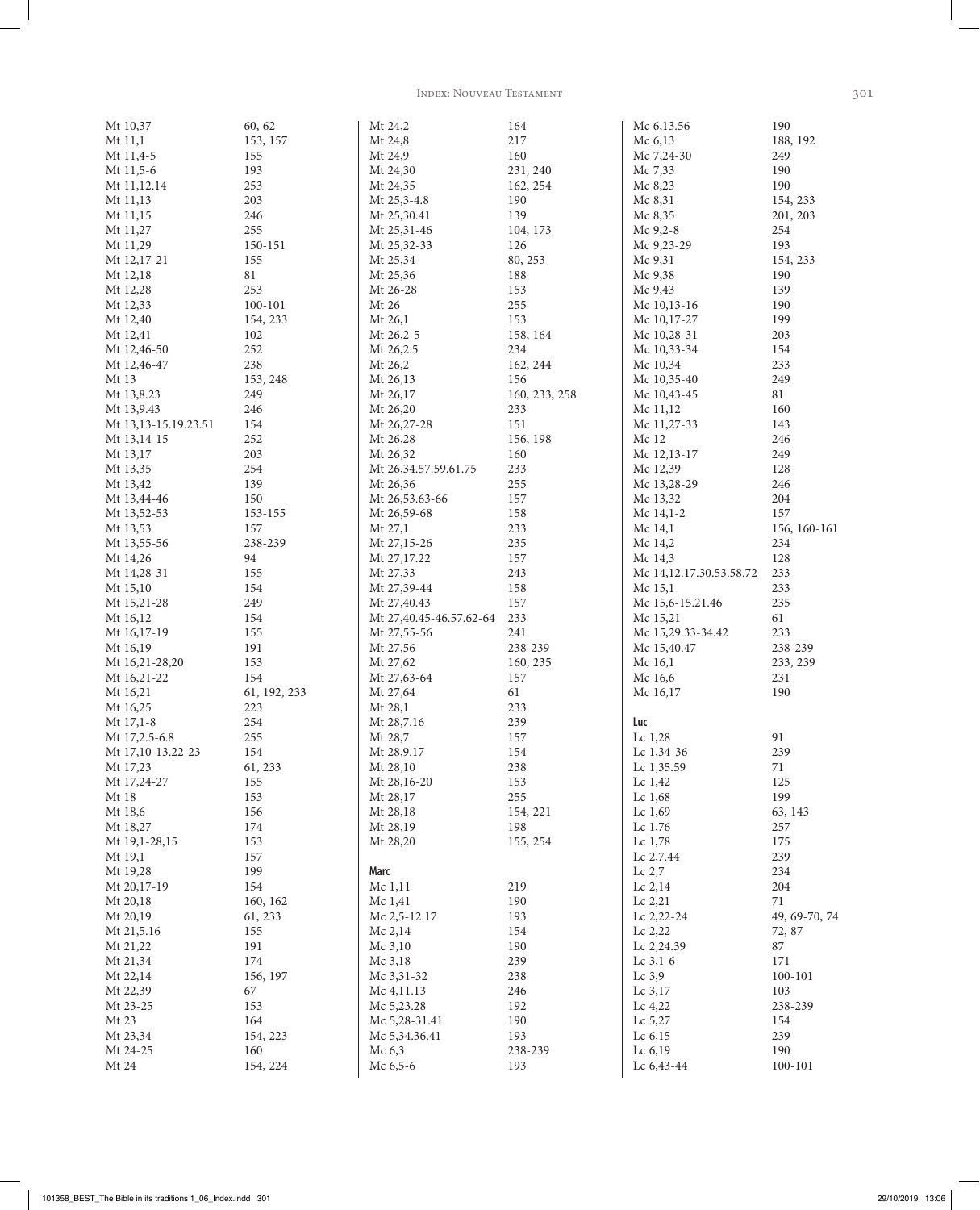$302$ 

#### LA BIBLE EN SES TRADITIONS

| Lc 7,7                     | 194        | Jn 3,18                  | 103          | Jn 15,5                    | 173             |
|----------------------------|------------|--------------------------|--------------|----------------------------|-----------------|
| Lc 7,33                    | 258        | Jn 3,23                  | 257          | Jn 15,12.17.26             | 256             |
| Lc 7,35                    | 249        | Jn 4,34.54               | 255          | Jn 15,15                   | 170, 211        |
| Lc 8,19-20                 | 238        | Jn 4,34                  | 172          | Jn 16,7.12-15.27-28        | 256             |
| Lc 9,22.43-44              | 154        | In 4,40.43               | 160          | $In 16, 11.19-22$          | 217             |
| Lc 9,22                    | 233        | In 5,23-24.30.46         | 255          | Jn $16,20-22$              | 201             |
| Lc 9,28-36                 | 254        | Jn 5,24                  | 256          | Jn 17,1.6.8.11.24-26       | 256             |
| Lc 9,51                    | 162        | Jn 5,28-29               | 103          | Jn 17,8.18.24              | 255             |
| Lc 10,17                   | 190        | Jn 5,39                  | 203          | Jn 17,20                   | 155             |
| Lc $10,18$                 | 221        | In 5,46                  | 91           | In $18,5-6$                | 256             |
| Lc 10,21-22                | 255        | Jn 6                     | 258          | Jn 18,13.27-28             | 233             |
| Lc 10,33                   | 174        | Jn 6,2.5-14              | 255          | Jn 18,39-40                | 235             |
| Lc 10,38-42                | 224        | Jn 6,14                  | 81, 254      | Jn 19,1.16                 | 38              |
| Lc 12,3                    | 118        | Jn 6,22                  | 160          | Jn 19,12                   | 157             |
| Lc 13,1-5                  | 193        | Jn 6,28-29               | 172          | Jn 19,14.31.42             | 233             |
| Lc 13,24                   | 96         | Jn 6,29.57               | 255          | Jn $19,17$                 | 61              |
| Lc 13,27                   | 103        | Jn 6,31-58               | 219-220      | Jn 19,25-27.34             | 241             |
| Lc 13,32                   | 233        | In $6,42$                | 238-239      | Jn 19,25-27                | 211             |
| Lc $14,1-6$                | 170        | Jn 6,44                  | 111, 118-119 | Jn 19,25                   | 239             |
| Lc 14,12                   | 239        | Jn 6,56-57               | 163          | Jn 19,26                   | 208             |
| Lc $14,25-33$              | 180        | Jn 6,63.68               | 256          | In 19,33.36                | 234             |
| Lc 15,20                   | 174        | Jn 7,3-5                 | 238          | Jn 19,39-40                | 132             |
| Lc 15,25                   | 188        | Jn 7,16-18.29.31.40.52   | 255          | Jn $20,1$                  | 233             |
| Lc 17,20-25                | 182        | Jn 7,16-18               | 256          | Jn $20,2$                  | 208             |
| Lc 18,31-33                | 154        | Jn 7,22                  | 51           | Jn 20,5.11                 | 204             |
| Lc 18,33                   | 233        | Jn 7,23                  | 87           | Jn 20,9.29                 | 256             |
| Lc 21,33                   | 101        | Jn 7,35                  | 197          | Jn 20,17-18                | 238             |
| Lc 21,36<br>Lc $22,1-2$    | 102<br>157 | Jn 7,40.52<br>Jn 7,52    | 254<br>203   | Jn 20,17<br>$In 20, 19-23$ | 105, 211<br>171 |
|                            |            |                          | 256          |                            |                 |
| Lc 22,7.34.54.61.66        | 233<br>258 | Jn 8,12.24.28.51.58      | 255          | $In 20, 19-31$             | 199<br>192      |
| Lc 22,29-30<br>Lc 22,31-34 | 197        | Jn 8,28-29.42<br>Jn 8,44 | 218          | Jn $20,23$<br>Jn 20,29     | 203             |
| Lc 23,2                    | 157        | Jn $9,1-3$               | 193          | Jn 20,30                   | 255             |
| Lc 23, 18-19. 25-26.56     | 235        | Jn 9,5                   | 256          | Jn $21$                    | 197             |
| Lc 23,43-44.54.56          | 233        | Jn 9,6                   | 190          | Jn 21,2.7                  | 208             |
| Lc 24, 1.7. 21. 46         | 233        | Jn 9,16.24-34            | 255          | Jn $21,25$                 | 254             |
| Lc $24,10$                 | 239        | Jn 10,17-18              | 157          |                            |                 |
| Lc 24,12.26                | 204        | Jn 10,18                 | 162          | Actes des Apôtres          |                 |
| Lc 24,25.27                | 203        | Jn 10,36                 | 255          | Ac 1,8                     | 204             |
| Lc 24,26                   | 163-164    | Jn 10,40                 | 257          | Ac 1,13-14                 | 238-239         |
| Lc 24,27                   | 51         | Jn $11,6$                | 160          | Ac $1,20$                  | 169             |
| Lc 24,44                   | 87         | Jn 11,12                 | 192          | Ac 2,4.11                  | 149             |
|                            |            | Jn 11,47                 | 255          | Ac 2,5-11                  | 240             |
| Jean                       |            | Jn 11,52                 | 256          | Ac 2,9                     | 197             |
| Jn 1,1-5.9.12-14.18        | 256        | Jn $12,1$                | 161          | Ac 2,17-18                 | 117             |
| Jn 1,1.33                  | 219        | Jn 12,3                  | 116, 128-129 | Ac 2,38                    | 190             |
| Jn 1,13                    | 199, 239   | Jn 12,12                 | 160          | Ac $3,6-7$                 | 190             |
| Jn $1,14$                  | 223, 256   | Jn 12,16.41.48-50        | 256          | Ac 3,7.15                  | 192             |
| Jn 1,15-18.21.37-39.45     | 255        | Jn 12,18.26.37.48-50     | 255          | Ac 3,13.26                 | 81              |
| Jn 1,29.35.43              | 160        | Jn 12,25                 | 223          | Ac 3,15                    | 255             |
| Jn 1,29.36                 | 233        | Jn 12,26                 | 81           | Ac 3,18                    | 203             |
| Jn 1,29                    | 193, 257   | Jn 12,31                 | 217, 221     | Ac 3,22                    | 254-255         |
| Jn $2,1-5$                 | 211        | Jn 12,32                 | 111, 118-119 | Ac 3,25                    | 65              |
| Jn 2,8                     | 128        | Jn 13,1                  | 162          | Ac $4,10$                  | 188, 190        |
| Jn 2,11.18-23              | 255        | Jn 13,3.7.19.34-35       | 256          | Ac 4,27.30                 | 81              |
| Jn 2,12                    | 238        | Jn 13,23                 | 208          | Ac 5,15                    | 190             |
| Jn $2,19-20$               | 233        | Jn 13,27.30.38           | 233          | Ac 5,30                    | 101             |
| Jn $2,22$                  | 256        | Jn 13,29                 | 234          | Ac 5,36                    | 257             |
| Jn $3,1-21$                | 249        | Jn 14,2-3.10.16-17.24.26 | 256          | Ac 5,41                    | 201             |
| Jn 3,2.14.17.34            | 255        | Jn $14,2-3$              | 255          | Ac $6,6$                   | 169             |
| Jn 3,3.5                   | 199        | Jn 14,3                  | 105          | Ac $6,11$                  | 255             |
| Jn 3,11-13.34              | 256        | Jn 14,12                 | 155          | Ac 7,2-53                  | 255             |
| Jn 3,13                    | 170        | Jn 14,30                 | 217          | Ac 7,6                     | 252             |
| Jn 3,16                    | 64         | Jn 15,2-8.16             | 174          | Ac 7,8                     | 71              |
|                            |            |                          |              |                            |                 |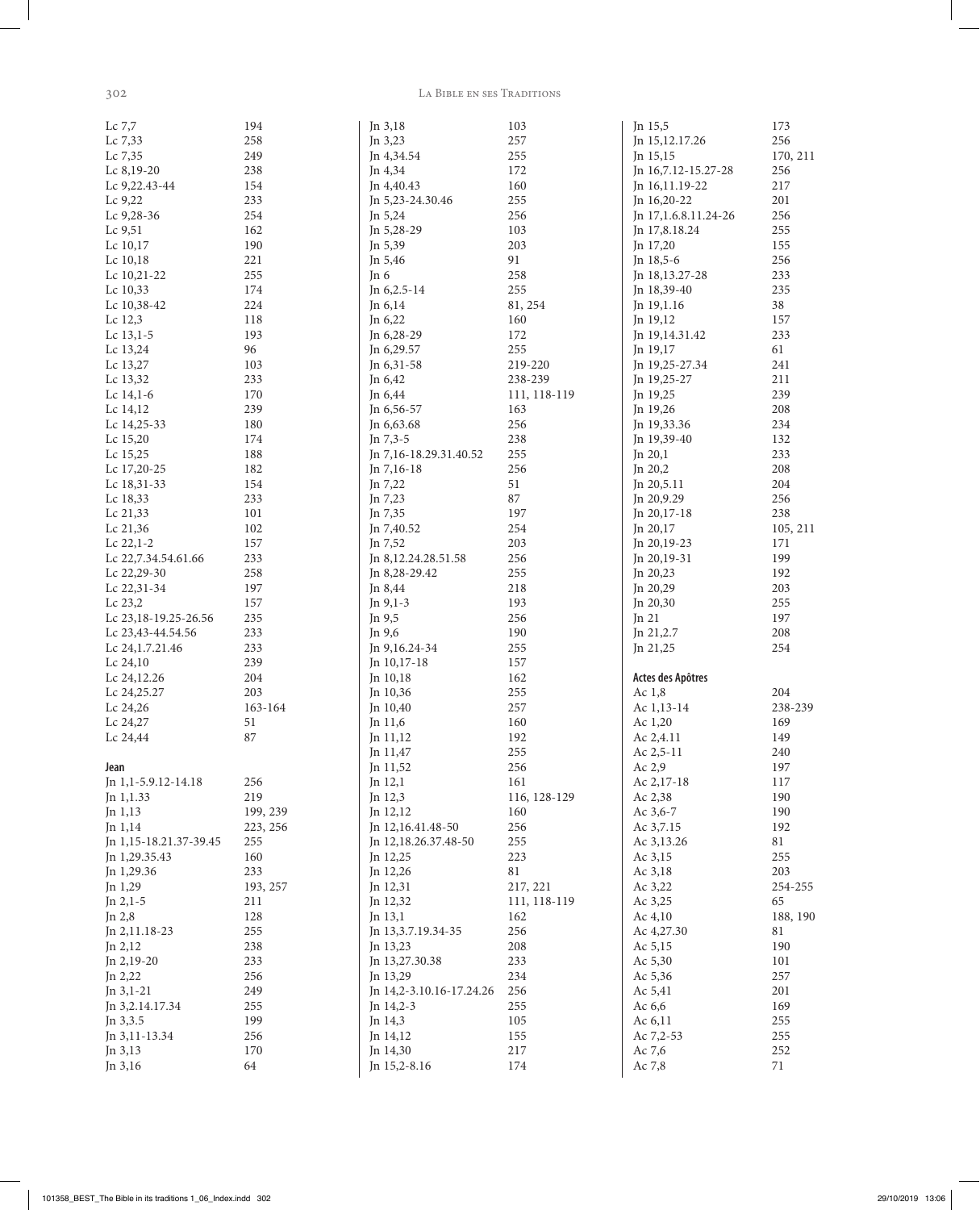Index: Nouveau Testament 303

| Ac 7,37           | 254          | Rm 6,14            | 171               | 1Co 15,4         | 61, 233           |
|-------------------|--------------|--------------------|-------------------|------------------|-------------------|
| Ac 8,16           | 190          | Rm 6,19-23         | 97                | 1Co 15,5-8       | 211               |
| Ac 8,28-35        | 203          | Rm 6,22            | 174, 203          | 1Co 15,9         | 223               |
| Ac 9,34           | 194          | Rm 8,9.18          | 204               | 1Co 15,20        | 234               |
| Ac 10,9.23-24     | 160          | Rm 8,11            | 258               | 1Co 15,26        | 213               |
| Ac 10,39          | 101          | Rm 8,17-18         | 201               | 1Co 15,32        | 167               |
|                   |              |                    |                   |                  |                   |
| Ac 10,40          | 61, 233      | Rm 8,17            | 156               | 1Co 15,50        | 80, 253           |
| Ac 10,48          | 188, 190     | Rm 8,24.27         | 203               | 1Co 15,51        | 103               |
| Ac 12,1-2         | 238          | Rm 8,29            | 198               | 1Co 16,10-11     | 169, 179          |
| Ac 13,33          | 97, 217, 219 | Rm 8,31-34         | 221               | 1Co 16,22        | 172               |
| Ac 13,38          | 87           | Rm 8,32            | 61, 64, 156, 161- | 1Co 16,24        | 174               |
| Ac 14,15          | 194          |                    | 162, 245          |                  |                   |
| Ac 14,20          | 160          | Rm 8,33            | 197               | 2 Corinthiens    |                   |
| Ac 14,22          | 204          | Rm 8,37            | 223               | 2Co <sub>1</sub> | 119               |
| Ac 14,23; 15,2    | 189          | Rm 9-11            | 250               | 2Co 1,2          | 171               |
| Ac 15,5           | 87           | Rm 12,12           | 201               | $2Co$ 1,3        | 199               |
|                   |              |                    |                   |                  |                   |
| Ac 15,10          | 151          | Rm 13,9            | 67                | 2Co 1,5          | 156               |
| Ac 15,23          | 198          | Rm 14,15           | 156               | 2Co 1,8          | 167               |
| Ac 16, 1.11-40    | 169          | Rm 14,20           | 172               | 2Co 3,5          | 173               |
| Ac 16,1           | 179          | Rm 15,8            | 81                | 2Co 3,7-4,6      | 255               |
| Ac 16,6-7         | 197          | Rm 15,9            | 188               | 2Co 4,5          | 169-170           |
| Ac 16,25          | 94           | Rm 15,25-26        | 169               | 2Co 4,14         | 258               |
| Ac 17,11          | 203          | Rm 15,27           | 183               | 2Co 4,15         | 171               |
| Ac 18,2           | 197          | Rm 16,7            | 167               | 2Co 4,17         | 202               |
| Ac 19             | 178          |                    |                   |                  | 203               |
|                   |              |                    |                   | $2Co\,4,18;5,7$  |                   |
| Ac 19,5.11-12     | 190          | 1 Corinthiens      |                   | 2Co 5,10         | 103               |
| Ac 19,39          | 189          | $1Co$ $1,1$        | 179, 198          | $2Co$ 5,14-16    | 156               |
| Ac 20,7           | 160          | $1Co$ $1,2$        | 169               | 2Co 5,17         | 199               |
| Ac 20,17          | 189          | $1Co$ 1,3-4        | 171               | $2Co\,6,5$       | 167               |
| Ac 20,24          | 223          | 1Co $1,7-9$        | 172               | 2Co 6,12; 7,3    | 173               |
| Ac 20,28          | 169          | $1Co$ $1,7$        | 202               | 2Co 8,2          | 201               |
| Ac 20,35          | 249          | 1Co 1,17-18.23     | 156               | 2Co 9,8          | 174               |
| Ac 21,8           | 160          | 1Co 2,2.8          | 156               | 2Co 11,23        | 169               |
| Ac 22,3           | 87           | 1Co <sub>2,2</sub> | 243               | 2Co 13,3         | 176               |
| Ac 22,4           | 223          | $1Co$ 2,7-8        | 204               | 2Co 13,4         | 156               |
|                   |              |                    |                   |                  |                   |
| Ac 22,30          | 160          | 1Co 2,16           | 176               | 2Co 13,13        | 198               |
| Ac 23-26          | 178          | $1Co$ 3,5          | 169               |                  |                   |
| Ac 23,26          | 198          | 1Co 3,12-15        | 103               | Galates          |                   |
| Ac 23,32; 25,6.23 | 160          | 1Co 3,13           | 202               | Ga 1,1           | 258               |
| Ac 25,8           | 87           | $1Co$ 4,17         | 169, 179          | Ga 1,2           | 197               |
| Ac 26,11          | 223          | 1Co 5,7            | 233, 245, 258     | Ga 1,4           | 156               |
| Ac 26,16          | $81\,$       | 1Co 5,8            | 175               | Ga 1,10          | 81                |
| Ac 27,22          | 188          | 1Co 6,9-10         | 253               | Ga 1,19          | 238-239           |
| Ac 28,16          | 173          | 1Co 6,9            | 80                | Ga 2,8           | 197               |
| Ac 28,23          | 87           | 1Co 7,20-24        | 183               | Ga 2,20          | 156, 161-162, 176 |
|                   |              | 1Co 7,40           | 176               | Ga 3,1           | 156, 243          |
|                   |              |                    |                   |                  |                   |
| <b>Romains</b>    |              | 1Co 8,11           | 156               | Ga 3,8-9         | 65                |
| Rm 1,1            | 169, 179     | 1Co <sub>9,5</sub> | 238               | Ga 3,13          | 101               |
| Rm 1,7-8          | 171          | 1Co 9,9-11         | 246               | Ga 3,18          | 200               |
| Rm 1,7            | 198          | 1Co 9,9            | 87                | Ga 3,26-28       | 183               |
| Rm 1,9.13         | 174          | 1Co 9,11           | 183               | Ga 3,28          | 178               |
| Rm 1,10           | 175          | 1Co 9,23           | 172               | Ga 4,21-31       | 246               |
| Rm 1,16           | 173          | 1Co 10,4           | 246, 258          | Ga 5,11          | 156               |
| Rm 2,7.10         | 202          | 1Co 10,14-26       | 155               | Ga 5,14          | 67                |
| Rm 2,18           | 174          | 1Co 11,23          | 156, 161, 233     | Ga 5,18-25       | 97                |
| Rm 3,24-25        | 171          | 1Co 11,30          | 193               | Ga 5,21          | 80, 253           |
|                   |              |                    |                   |                  |                   |
| Rm 4,8            | 97           | 1Co 11,31          | 103               | Ga 5,22-23       | 213               |
| Rm 4,18           | 65           | 1Co 12,4-6         | 198               | Ga 5,22          | 174               |
| Rm 4,24           | 258          | 1Co 12,9           | 192               | Ga 6,6           | 183               |
| Rm 4,25           | 156, 161     | 1Co 13,13          | 180               | Ga 6,12          | 156               |
| Rm 5,3-5          | 201          | 1Co 14,15          | 188               | Ga 6,15          | 199               |
| Rm 5,6.8          | 156          | 1Co 14,26          | 94                |                  |                   |
| Rm 6,3            | 55           | 1Co 15,1           | 173               | <b>Éphésiens</b> |                   |
| Rm 6,4            | 192          | 1Co 15,3           | 156               | Ep 1,2           | 171               |
|                   |              |                    |                   |                  |                   |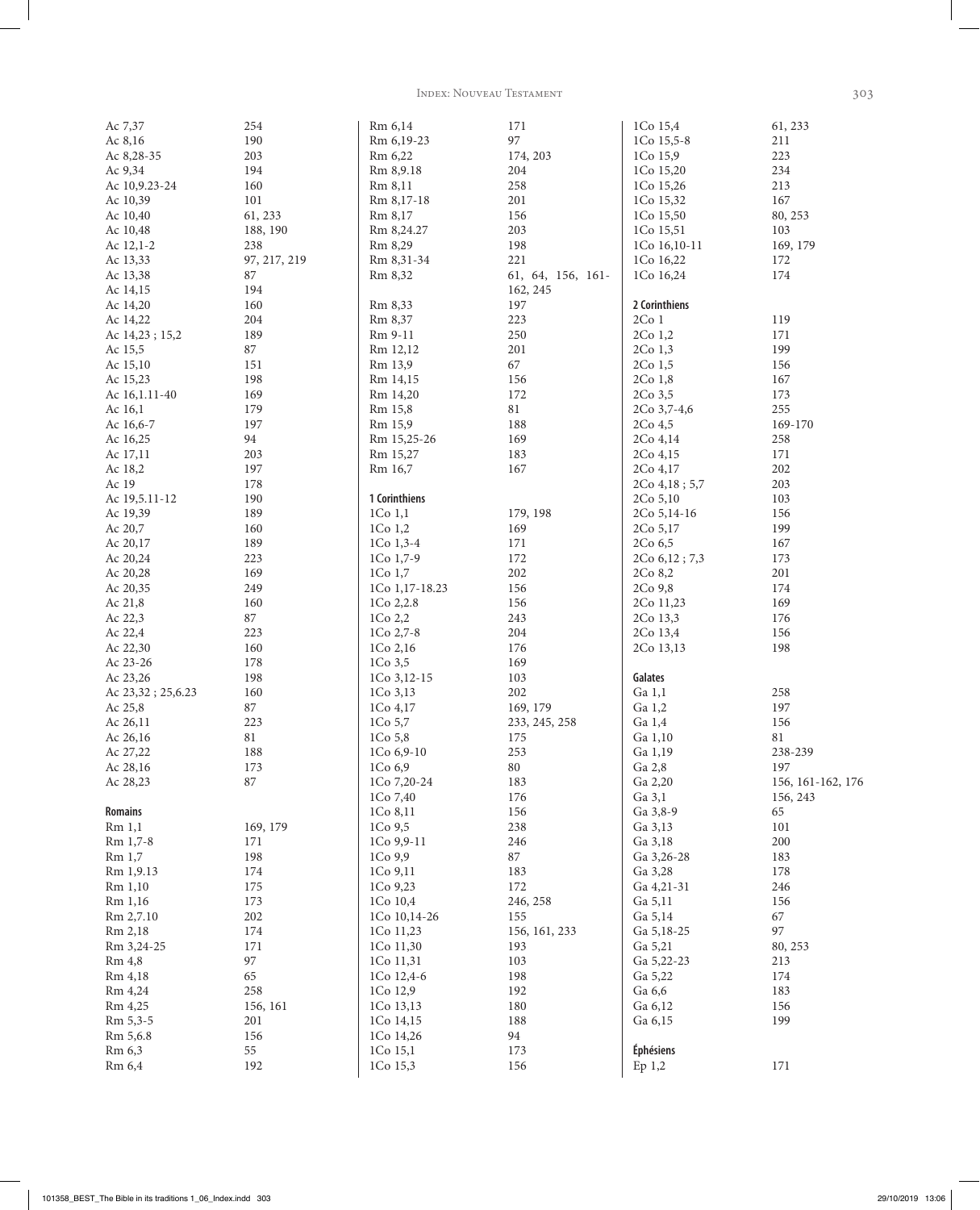$\overline{\phantom{a}}$ 

## 304 La Bible en ses Traditions

| Ep <sub>1,3</sub>      | 199           | Ph 4, 21 - 23       | 166      | 2Tm 4,7             | 201               |
|------------------------|---------------|---------------------|----------|---------------------|-------------------|
| Ep 1,4-5               | 198           | Ph 4,23             | 184      | 2Tm 4,9.21          | 173               |
| Ep 1,15-16             | 179           |                     |          | 2Tm 4,10-11         | 185               |
| Ep 1,16                | 175           | Colossiens          |          |                     |                   |
| Ep 1,17                | 174           | Col 1,2             | 171      | <b>Tite</b>         |                   |
|                        |               |                     |          |                     |                   |
| Ep 1,18                | 200           | Col 1,3-4           | 179      | Tt $1,1$            | 197               |
| Ep 1,20                | 258           | Col 1,5             | 200      | Tt $1,5$            | 169, 189          |
| Ep 2,7                 | 163           | Col 1,7             | 169      | Tt $2,14$           | 156               |
| Ep 2,8                 | 171           | Col 1,9-12          | 174      | Tt $3,5$            | 199               |
| Ep 2,11-13             | 245           | Col 1,9-10          | 181      |                     |                   |
| Ep 2,19                | 197           | Col 1,9             | 175      | Philémon            |                   |
| Ep 3,1                 | 179           | Col 1,18            | 189      | Phm 1-21            | 180               |
| Ep 3,7                 | 169           | Col 1,22            | 245      | Phm $3-4$           | 171               |
| Ep 3,10                | 204           | Col 2,10-12         | 258      | Phm 8               | 183               |
| $Ep$ 4,1               | 179           | Col 2,11            | 245      | Phm 19              | 184               |
|                        | 97            | Col 3,12            | 197      | Phm 20-21           | 179               |
| Ep 4,32-5,8            |               |                     |          |                     |                   |
| Ep 5,2.25              | 156           | Col 3,16            | 94, 188  | Phm 20              | 185               |
| Ep 5,2                 | 128           | Col 3,22-4,1        | 183      | Phm 22              | 178               |
| Ep 5,5                 | 80, 253       | Col 3,24            | 200      |                     |                   |
| Ep 5,19-20             | 188           | Col 4,7.12          | 169      | Hébreux             |                   |
| Ep 5,19                | 94            | Col 4,9             | 178      | He $1,5$            | 219               |
| Ep 5,24                | 212           | Col 4,10            | 238      | He 1,6              | 234               |
| Ep 5,25                | 161           | Col 4,12            | 81       | He 2,10             | 255               |
| Ep 5,26-27             | 111           | Col 4,14            | 185      | He $3,1-4,11$       | 255               |
| Ep 5,27                | 105           | Col 4,17            | 179-180  | He $3,5$            | $80\,$            |
| Ep 6,5-9               | 183           | Col 4,18            | 181, 183 | He 3,7-19           | 90                |
|                        |               |                     |          |                     | 89-90             |
| Ep 6,21                | 169           |                     |          | He $4,8-11$         |                   |
|                        |               | 1 Thessaloniciens   |          | He 5,5              | 219               |
| Philippiens            |               | 1Th $1,1-2$         | 171      | He 5,7-8            | 156               |
| Ph <sub>1</sub>        | 167           | $1Th$ $1,1$         | 189      | He 5,14             | 174               |
| Ph $1,1$               | 169, 179      | $1Th$ $1,10$        | 236      | He 9,15             | 200               |
| Ph 1,2-2,30            | 166           | 1 $Th$ 2,5.10       | 174      | He 10,28            | 87                |
| Ph 1,4-5.7.11.18.21.25 | 172           | 1Th 2,19            | 173      | He 11,1-3.6         | 203               |
| Ph 1,7                 | 173           | 1Th 3,2.6           | 169, 179 | He 11,13.39         | 204               |
| Ph 1,9-11              | 181           | 1Th3,13             | 172-174  | He 11,13            | 197               |
| Ph 1,11.22             | 174           | $1Th$ 4,14-17       | 236      | He 11,17-19         | 54-55             |
| Ph 1,13-14.17          | 179           | $1Th$ 4,15; 5,2-4   | 173      | He 11,30-31         | $78\,$            |
| Ph 1,27                | 167           | 1 $Th 5,10$         | 156      | He 12,2             | 78, 156, 255      |
| Ph 2,1                 | 174           | 1 $Th\ 5,17$        | 100      | He 12,11            | 174, 202          |
|                        |               |                     |          |                     |                   |
| Ph 2,2.17-18.28-29     | 172           | 1Th 5,24            | 172      | He 12,23            | 103               |
| Ph $2,2$               | 173           |                     |          | He 12,24            | 198               |
| Ph 2,5-11              | 168           | 2 Thessaloniciens   |          | He 13,5             | 85                |
| Ph 2,6-11              | 167, 169      | 2Th1,2              | 171      | He 13,16            | 172               |
| Ph 2,7                 | 117           | $2Th$ 1,7           | $202\,$  | He 13,23            | 169, 179          |
| Ph 2,8-9               | 161           | 2Th 2,9-10          | 221      |                     |                   |
| Ph 2,19                | 169, 179      | 2Th 2,13-14         | 198      | Jacques             |                   |
| Ph 2,25                | 167, 174, 185 |                     |          | Jc $1,1$            | 186, 197-198, 253 |
| Ph 3,1-4,20            | 166           | 1 Timothée          |          | Jc $1,2-4$          | 200               |
| Ph 3,1                 | 172           | $1$ Tm $1,2$        | 171      | Jc $1,2-3$          | 202               |
| Ph 3,3.5               | 71            | 1Tm 2,6             | 156      | Jc 1,4.6.8.15.17.25 | 186               |
| Ph 3,10                | 156           | $1$ Tm $3,1-2.8-13$ | 169      | Jc $1,5-8$          | 188               |
| Ph 3,15                |               |                     | 201      |                     | 97                |
|                        | 173           | 1Tm 3,9             |          | Jc 1,12             |                   |
| Ph 3,20                | 171           | 1Tm 4,14            | 169, 189 | Jc 1,21             | 192               |
| Ph 4, 1.4.10           | 172           | 1Tm 5,8             | 201      | Jc 1,25             | 204               |
| Ph 4,2-3               | 167           | 1Tm 5,22            | 169, 189 | Jc $2,1-4$          | 186               |
| Ph 4,5                 | 171           | 1Tm 6,13            | 156      | Jc 2,5              | 253               |
| Ph 4,10-20             | 166, 169      | $1$ Tm $6,15-16$    | 97       | Jc $2,7-10$         | 78                |
| Ph 4,14-19             | 172           |                     |          | Jc 2,7              | 188               |
| Ph 4, 14-18            | 183           | 2 Timothée          |          | Jc 2,8              | 67                |
| Ph 4,14                | 173           | 2Tm 1,6             | 169, 189 | Jc 2,8.10.14-26     | 186-187           |
| Ph 4,15-18             | 174           | 2Tm 1,8.16          | 173      | Jc 2,14             | 192               |
| Ph 4,18                | 185           | 2Tm 2,3             | 179      | Jc 2,21             | 54-55             |
| Ph 4,19                | 175           | 2Tm 2,10            | 197      | Jc 3,2.6.9-12       | 186               |
|                        |               |                     |          |                     |                   |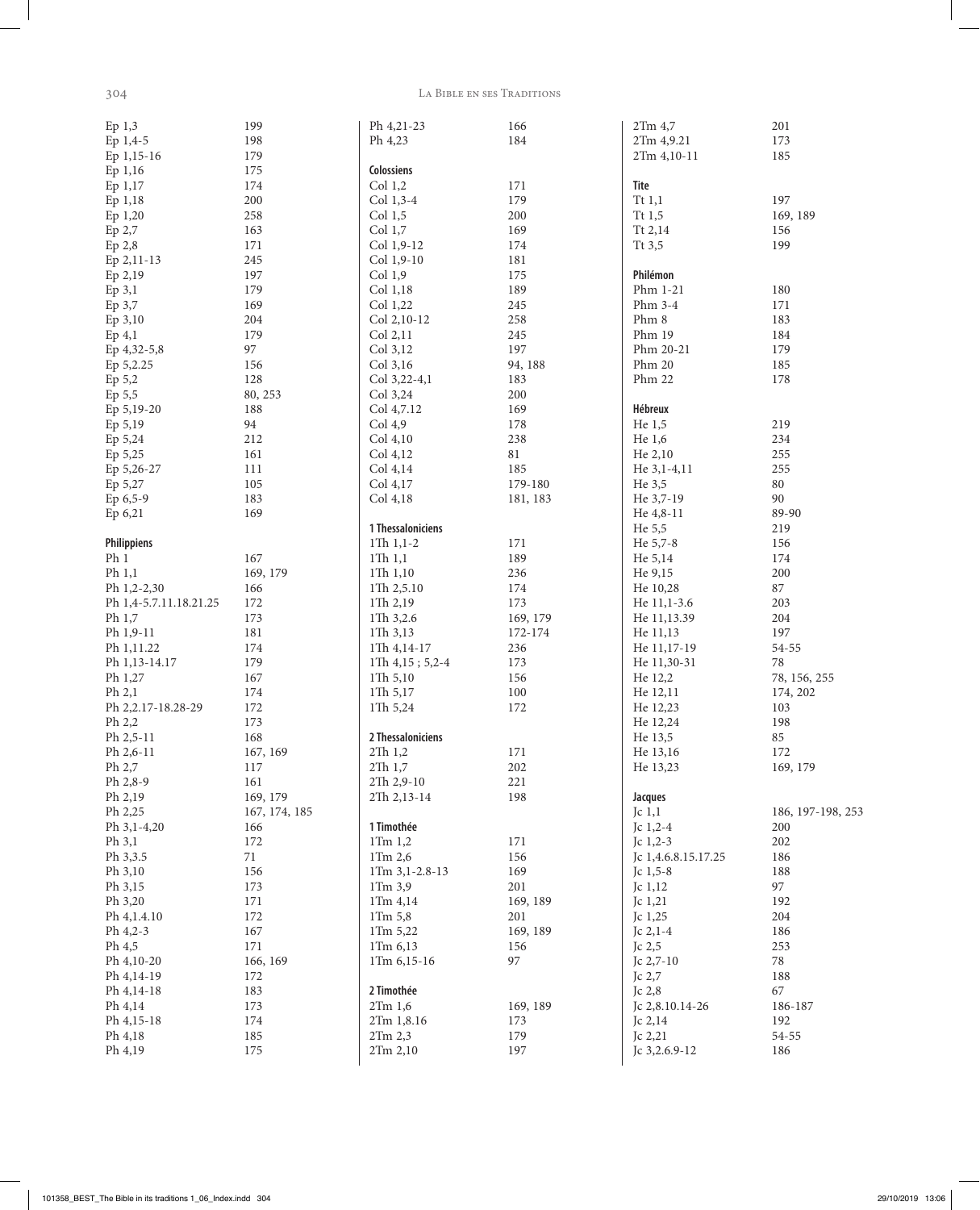INDEX: NOUVEAU TESTAMENT

| Jc $3,13$            | 189      | 2 Jean          |               | Ap 10,11           | 210              |
|----------------------|----------|-----------------|---------------|--------------------|------------------|
| Jc 3,17-18           | 174      | $2Jn$ 1.3       | 197           | Ap 11              | 223              |
| Jc $4,1.8.11-12$     | 186      | 2Jn1            | 189, 208      | Ap 11,2-3.18       | 219              |
| Jc $4,2-3$           | 188      | $2Jn$ 4-6       | 181           | Ap 11,7.14.19      | 207              |
| Jc 4,12              | 192      |                 |               | Ap 11,14           | 210              |
| Jc $5,4-15$          | 192      | 3 Jean          |               | Ap 11,15.18        | 209              |
| Jc $5,9.12$          | 188      | 3Jn1            | 189, 208      | Ap 11,15           | 221              |
| Jc $5,11$            | 186      |                 |               |                    | 207              |
|                      | 187      | Jude            |               | Ap 11,19-14,20     | 209              |
| Jc $5,12$            |          |                 |               | Ap 11,19-12,3      |                  |
| Jc $5,13-20$         | 190      | Jude 1          | 238           | Ap 12              | 210-211, 214-215 |
| Jc $5,13$            | 94       | Jude 2          | 197           | Ap 12,1-20,15      | 207              |
| Jc $5,14-15$         | 191-193  | Jude 6.13       | 200           | Ap 12,1.3.10.17    | 209              |
| Jc $5,19-20$         | 187      |                 |               | Ap 12,1            | 217              |
| Jc 5,20              | 192      | Apocalypse      |               | Ap 12,7-12         | 223              |
|                      |          | Ap 1,1-3,22     | 207           | Ap 12,10           | 221              |
| 1 Pierre             |          | Ap 1,1          | 81, 206       | Ap 12,14           | 219              |
| 1P 1,1-12            | 50, 195  | Ap 1,3          | 220           | Ap 13              | 223              |
| $1P_1,1$             | 196, 253 | Ap 1,4-11,19    | 207           | Ap 13,1-2          | 217              |
| 1P 1,7-8.21          | 201      | Ap 1,4-5        | 198           | Ap 13,1.11         | 207              |
| 1P 1,12              | 204      | Ap 1,4          | 97, 197       | Ap 13,5            | 219              |
| 1P 1,18-20           | 258      | Ap 1,5          | 219           | Ap 13,7            | 209              |
| 1P 1,18              | 202      | Ap 1,9          | 208, 225      | Ap 13,14           | 221              |
| 1P 1,20              | 198      | Ap 1,10-12      | 224           | Ap 14,7.9.11.15.18 | 221              |
| 1P 1,23              | 199-200  | Ap 1,10         | 207, 221      | Ap 14,12           | 225              |
| 1P 2,4.6.9.11        | 197      | Ap 2-3          | 197           | Ap 15,1-16,21      | 207              |
| 1P 2,6-7             | 201      | Ap 2,1-3,22     | 206           | Ap 15,3            | 80               |
| 1P 2,19-24           | 156      | Ap 2,1-5.7      | 97            | Ap 16,1.17         | 221              |
| 1P 3,4               | 200      | Ap 2,2.17       | 219           | Ap 16,13           | 217              |
| 1P 3,6               | 198      | Ap 2,7.11.17.26 | 223           | Ap 17,1-20,15      | 207              |
| 1P 3,17              | 201      | Ap 2,7          | 100           | Ap 17,3            | 224              |
| 1P 4,3-4.11-12.14-16 | 195      | Ap 2,13         | 201           | Ap 17,9-11         | 208-209          |
| 1P 4,10              | 204      |                 | 219-220       | Ap 18,2.23         | 221              |
|                      | 197      | Ap 2,17.26-27   |               |                    |                  |
| 1P 4, 12-19          |          | Ap 2,20         | 221           | Ap 18,20           | 223              |
| 1P 4,13              | 201      | Ap 3,5.12.21    | 223           | Ap 19              | 236              |
| 1P 5,1               | 204      | Ap 3,8          | 219           | Ap 19,1-8.11       | 207              |
| $1P_5, 9-10$         | 201      | $Ap\ 4,1-8,1$   | 207           | Ap 19,1.17.20      | 221              |
| 1P 5, 11-14          | 195      | $Ap \, 4,1-2$   | 224           | Ap 19,10           | 204              |
| 1P 5,13              | 197      | Ap 4,8; 5,2.12  | 221           | Ap 19,15           | 219              |
|                      |          | Ap 5,6          | 217           | Ap 20,1-15         | 236              |
| 2 Pierre             |          | Ap 5,9-10.12-13 | 207           | Ap 20,2-3.8.10     | 221              |
| 2P 1,1               | 81, 201  | Ap 6,9          | 223, 225      | Ap 20,2            | 217              |
| 2P 1,2               | 197      | Ap 6,10         | 221           | Ap 20,3.7-8        | 223              |
| 2P 1,21              | 204      | Ap 6,15; 7,2.9  | 219           | Ap 20,4            | 225              |
| 2P 3,7.10            | 236      | Ap 7,2.10       | 221           | Ap 20,7-16         | 207              |
| 2P 3,8-9             | 172      | Ap 7,5-8        | 211           | Ap 20,13-14        | 139              |
|                      |          | Ap 7,12         | 207           | Ap 21,1-22,21      | 207              |
| 1 Jean               |          | Ap 7,14-15      | 223           | Ap 21              | 211              |
| 1Jn 2,14             | 223      | Ap 8,2-11,18    | 207           | Ap 21,1            | 236              |
| 1Jn 2,29; 3,9        | 199      | Ap 8,7.12       | 217           | Ap 21,3            | 223              |
| $1$ Jn 4,7-16        | 256      | Ap 8,13         | 221, 223, 225 | Ap 21,10           | 224              |
| $1$ Jn 5,4-5         | 223      | Ap 9,11         | 207           | Ap 22,1-2.14.19    | 100              |
| $1$ Jn 5,20          | 256      | Ap 10,3         | 221           |                    |                  |
|                      |          |                 |               |                    |                  |

305

 $\overline{\phantom{a}}$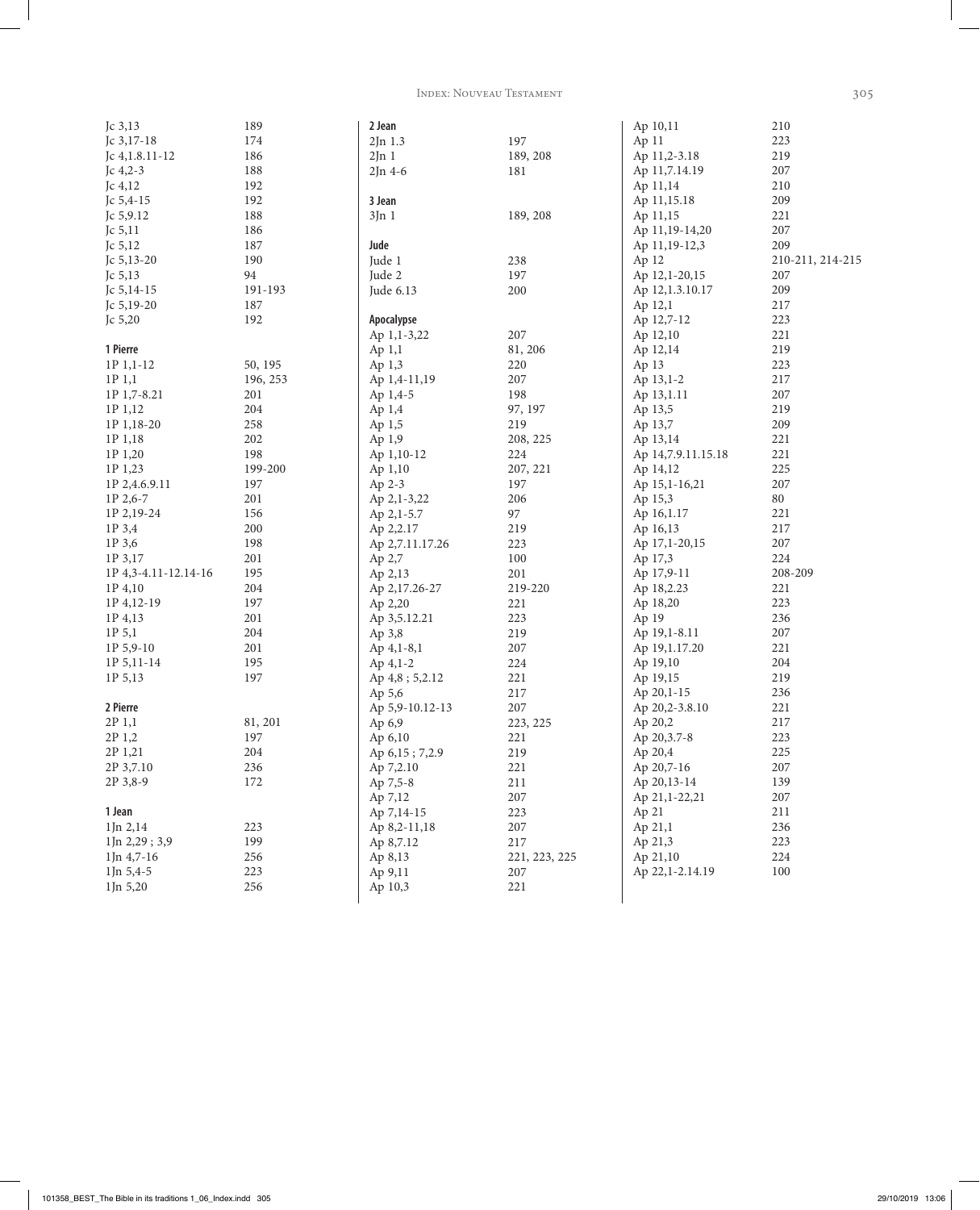#### LA BIBLE EN SES TRADITIONS

#### $\sim$  Textes anciens  $\sim$

| <b>ACHILLE TATIUS</b>                  |     | A.J. 16,20-23                               | 197 | Ep. 10,96-97                       | 195        |
|----------------------------------------|-----|---------------------------------------------|-----|------------------------------------|------------|
| Leuc. Clit. 7,13,2-3                   | 181 | A.J. 20,97-98                               | 257 | Nat. 15,7.19; 23,79                | 189        |
|                                        |     | A.J. 20,200                                 | 238 |                                    |            |
| ARISTOTE                               |     | <i>B.J.</i> 1,657                           | 189 | PLUTARQUE                          |            |
| Eth. nic. 8,9,2                        | 174 | B.J. (slavon) 2,9,1                         | 257 | Arist. 21                          | 189        |
| Pol. 1,1                               | 172 | C. Ap. 1,40                                 | 105 |                                    |            |
|                                        |     |                                             |     | <b>PRUDENCE</b>                    |            |
| <b>CALLIMAQUE DE CYRÈNE</b>            |     | <b>JUSTINIEN</b>                            |     | Symm. 1,487                        | 240        |
| Fr. 194,15                             | 177 | Dig. 21,1,17                                | 182 |                                    |            |
|                                        |     |                                             |     | PS.-ARISTOTE                       |            |
| <b>CELSE</b>                           |     | <b>LAMPRIDE</b>                             |     | Rhet. Alex. 21,1                   | 177        |
| Med. 2,14,4                            | 189 | Alex. Sev. 29,2                             | 241 |                                    |            |
|                                        |     | LUCRÈCE                                     |     | QUINTILIEN                         |            |
| <b>CICÉRON</b>                         |     | Rer. nat. 1,311-312                         | 202 | Inst. 8,6,44-59                    | 246        |
| Amic. 22-23                            | 174 |                                             |     | Inst. 9,2,47                       | 177        |
| Off. 1,118                             | 96  |                                             |     |                                    |            |
| Verr. 2,5,148                          | 174 | P. Oxyrh. 1,32,6                            | 182 | SÉNÈQUE                            |            |
|                                        |     | P. Oxyrh. 3809                              | 180 | Ep. 53,5                           | 189        |
| <b>DIOGÈNE LAËRCE</b>                  |     | <b>PAUSANIAS</b>                            |     | Prov. 1,6; 5,10                    | 202        |
| 7,115-116                              | 171 | Descr. 8,42,11; 10,24,6                     | 189 |                                    |            |
| 8,41                                   | 189 |                                             |     | <b>SILIUS ITALICUS</b>             |            |
|                                        |     | PHILON D'ALEXANDRIE                         |     | Pun. 15,10                         | 96         |
| <b>HIPPOCRATE</b>                      |     | Abr. 178-187                                | 62  |                                    |            |
| Acut. 65                               | 189 | Cher. 121                                   | 198 | <b>STRABON</b>                     |            |
|                                        |     | Conf. 166                                   | 85  | Geogr. 8,6,15                      | 192        |
| HOMÈRE                                 |     | Flacc. 45-46                                | 197 | Geogr. 12,2,6; 12,3,28; 12,5,2 201 |            |
| Il. 16,678-683; 23,184-187 189         |     | Legat. 26                                   | 238 |                                    |            |
| Od. 19                                 | 54  | Migr. 91                                    | 234 | <b>SUÉTONE</b>                     |            |
|                                        |     | Somn. 2,58                                  | 189 | Néron 38                           | 220        |
| <b>H</b> YGIN                          |     |                                             |     |                                    |            |
| Fab. 140                               | 217 | <b>PLATON</b>                               |     | <b>THÉOCRITE</b>                   |            |
|                                        |     | Alc. maj. 132                               | 126 | Id. 7,131-136                      | 133        |
| <b>JOSÈPHE</b>                         |     | Apol. 20                                    | 126 |                                    |            |
| A.J. 1,226.232                         | 244 | Charm. 156b                                 | 194 | <b>VIRGILE</b>                     |            |
| A.J. 3,49                              | 81  | Resp. 336e                                  | 202 | Aen. 6,212-234                     | 189        |
| A.J. 3,248                             | 160 |                                             |     |                                    |            |
| A.J. 5,1                               | 87  | <b>PLINE</b>                                |     | <b>XÉNOPHON</b>                    |            |
| A.J. 7,333                             | 244 | Ep. 9,21                                    | 181 | Мет. 2,1,21                        | 96         |
|                                        |     |                                             |     |                                    |            |
|                                        |     | $\sim$ Littérature péritestamentaire $\sim$ |     |                                    |            |
|                                        |     |                                             |     |                                    |            |
| 2 Bar. 3-4                             | 212 | 1 Hén. 20,1                                 | 221 | 4 Macc. 3,8                        | 192        |
| 2 Bar. 35,1-40,4                       | 246 | 1 Hén. 27,3                                 | 102 | 4 Macc. 9,29                       | 201        |
| 3 Bar. 12,2-4                          | 222 | 1 Hén. 40,8-9                               | 222 | 4 Macc. 16,20                      | 244        |
| 3 Bar. 15                              | 190 | 1 Hén. 60,2-6                               | 222 | 4 Macc. 18,16                      | 100        |
|                                        |     | 1 Hén. 68,1                                 | 246 |                                    |            |
| CD-A 3,21-4,3                          | 144 | 1 Hén. 69,13-15                             | 222 | Od. Sal. 3,5.7                     | 107        |
|                                        |     | 1 Hén. 86-88                                | 218 | Od. Sal. 29,10                     |            |
| 1 Esd. 6,31                            | 101 | 2 Hén. 8,4                                  | 190 |                                    | 103        |
| 4 Esd. 2,24                            | 90  | 2 Hén. 18-19                                | 218 | Ps. Sal. 2,25                      | 218        |
|                                        |     | 2 Hén. 22,8-10                              |     |                                    |            |
| 4 Esd. 7,109                           | 194 |                                             | 190 | Ps. Sal. 14,3                      | 100        |
| 4 Esd. 9,26-10,59<br>4 Esd. 9,38-10,60 | 246 | 2 Hén. 29,4-5                               | 218 | Ps. Sal. 14,10                     | 200        |
|                                        | 212 | 3 Hén. 18,18                                | 119 |                                    |            |
| 4 Esd. 11,1-12,39                      | 246 |                                             |     | $1QH^a 2,15.32$                    | 84         |
|                                        |     | Jos. Asén. 8,5; 16,16                       | 190 | $1QH^a 3, 6-18$                    | 217        |
| 1 Hén. 1,2                             | 204 |                                             |     | $1QH^a 3, 19-23$                   | 199        |
| 1 Hén. 6-10                            | 218 | Jub. 3,8-14                                 | 71  | $1QH^a$ 16,5-8                     | 101<br>142 |
| 1 Hén. 9,1                             | 204 | Jub. 17,15-18,12                            | 55  | $1QH^a$ 17,6                       |            |
| 1 Hén. 15-16                           | 218 | Jub. 17,15                                  | 244 | 1QM 4,8                            | 143        |
| 1 Hén. 16,3                            | 204 | Jub. 18,3.13.18-19                          | 244 | 1QM 13,10                          | 222        |

 $\overline{\phantom{a}}$ 

 $\overline{\phantom{a}}$ 

 $246\,$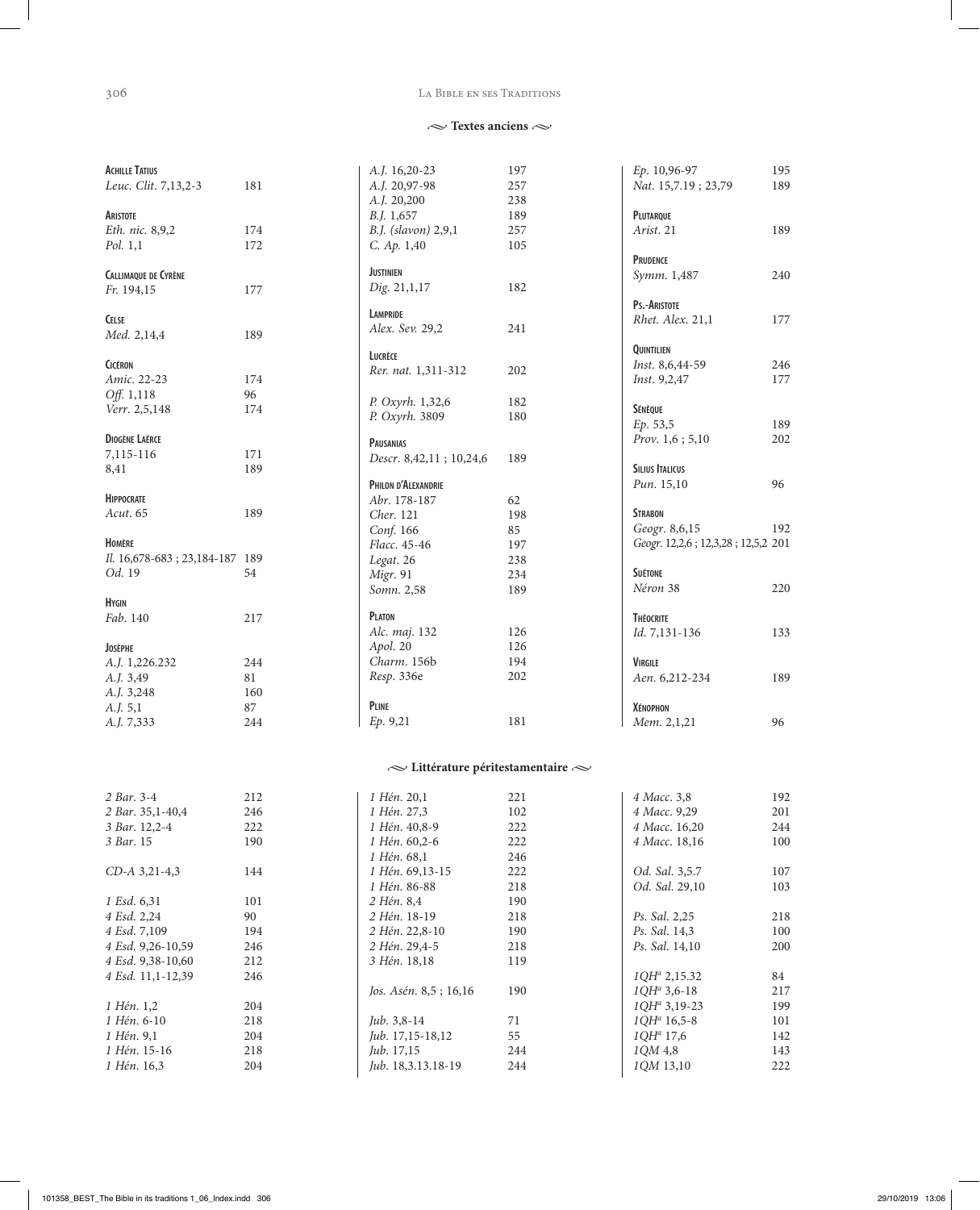INDEX: TEXTES ANCIENS, LITTÉRATURE PÉRITESTAMENTAIRE, LITURGIE, TRADITION JUIVE

| 1QM 17,5-6                | 222         | 11QPs <sup>a</sup> 26,11-12   | 204              | T. Moïse 1,9-10             | 87                   |
|---------------------------|-------------|-------------------------------|------------------|-----------------------------|----------------------|
|                           |             |                               |                  |                             |                      |
| 1QpHab 12,3               | 84          | 11QT <sup>a</sup>             | $72\,$           | T. Rub. 1,7                 | 193                  |
| 1QS 1,22-25               | 194         |                               |                  | T. Sim. 2,12-13             | 193                  |
| 1QS 3,6-9                 | 198         | T. Adam 1,7                   | 190              | T. Zab. 5,4                 | 193                  |
| 1QS 6,6                   | 97          | T. Aser 6,6                   | 222              | T. Zab. 8,2                 | 174                  |
|                           |             |                               |                  |                             |                      |
| 1QS 9,13                  | 151         | T. Aser 7,2                   | 198              |                             |                      |
| 1QS 11,7                  | 200         | T. Dan 6,2-6                  | 222              | $V.A.\hat{E}$ . 9,3; 13,2-3 | 190                  |
| 4QpNah 1-2,7              | 84          | T. Gad 5,9-11                 | 193              | $V.A.\hat{E}$ . 37,4-6      | 222                  |
|                           |             |                               |                  |                             |                      |
|                           |             |                               |                  |                             |                      |
|                           |             |                               |                  |                             |                      |
|                           |             | $\sim$ Liturgie $\sim$        |                  |                             |                      |
|                           |             |                               |                  |                             |                      |
|                           |             |                               |                  |                             |                      |
| CE 2,25,25                | 230         | Hymn. 52-54                   | 231              | MR 323-324                  | 230                  |
|                           |             |                               |                  | MR 325, 329                 | 231                  |
| Const. ap. 7,22           | 191         | LD 579-581                    | 171              | MR 576, 587                 | 161                  |
|                           |             |                               |                  |                             |                      |
| Const. ap. 8,13,16-8,14,1 | 188         |                               |                  | MR 1251                     | 200                  |
| Const. ap. 8,29,3         | 190         | LM 1,17.51.151.261.399.485172 |                  |                             |                      |
|                           |             |                               |                  | OHS 244-246                 | 161                  |
| Grad. 148                 | 161         | LS 1327-1329                  | 170              |                             |                      |
|                           |             |                               |                  |                             |                      |
| Grad. 182-184             | 231         |                               |                  | Ordo unct. 75-77            | 190-191              |
| Grad. 197                 | 161         | MR 300-302, 306-307           | 161              |                             |                      |
|                           |             |                               |                  |                             |                      |
|                           |             |                               |                  |                             |                      |
|                           |             |                               |                  |                             |                      |
|                           |             | $\sim$ Tradition juive $\sim$ |                  |                             |                      |
|                           |             |                               |                  |                             |                      |
| 'Abot R. Nat. A 1,5       | 105         | m. Ber. 1,6                   | 151              | b. Ber. 60a                 | 71                   |
|                           |             |                               |                  |                             |                      |
| 'Abot R. Nat. A 20        | 107         | m. Beşa 3,7 ; 5,2             | 234              | b. Ber. 61b                 | 244                  |
|                           |             | m. 'Ed. 5,2                   | 200              | <i>b. Erub.</i> 65a         | 99                   |
| 'Ag. Shir                 | 115         | m. Hag. 2,1                   | 203              | b. Git. 45a                 | 182                  |
|                           |             | m. Pesah. 4,5; 8,6            | 235              | b. Hag. 15b                 | 119                  |
|                           |             |                               |                  |                             |                      |
| Cant. Rab. 1,12,3         | 244         | m. Šabb. 14,4                 | 189              | b. Mak. 14b                 | 73                   |
|                           |             | m. Sanh. 4,1                  | 234              | b. Meg. 17b                 | 144                  |
| Exod. Rab. 15,11          | 244         | m. Ta'an. 2,4                 | 194, 244         | b. Menah. 99b               | 87                   |
|                           |             | m. Ta'an. 4,8                 | 107              | b. Ned. 20a                 | 71                   |
|                           |             |                               |                  |                             |                      |
| Gen. Rab. 16,2            | 84          | m. Yad. 3,5                   | 105, 111         | b. Ned. 22b                 | 75                   |
| Gen. Rab. 33,6            | 190         |                               |                  | b. Ned. 41a                 | 193                  |
| Gen. Rab. 45,2            | 55          | <b>NAHMANIDE</b>              |                  | b. Nid. 31ab                | 71                   |
|                           |             | Comm. Tora                    |                  |                             |                      |
| Gen. Rab. 45,7            | 60          |                               | 71-72            | b. Nid. 31b                 | 74                   |
| Gen. Rab. 55,4            | 55, 244     |                               |                  | <i>b. Šabb.</i> 30b         | 171                  |
| Gen. Rab. 56,1-2.10       | 244         | <b>PRE 29</b>                 | 244              | b. Sanh. 43a                | 233-234              |
| Gen. Rab. 56,7            | 245         |                               |                  | b. Sanh. 90b                | 107                  |
|                           |             |                               |                  |                             |                      |
|                           |             | RACHI                         |                  | b. Sanh. 100b               | 146                  |
| <b>GERSONIDE</b>          |             | Comm. Cant.                   | 111, 115         | b. Sanh. 101a               | 107, 111             |
| Comm. Cant.               | 117         | Comm. Ps.                     | 97, 99, 101, 103 | <i>b.</i> Sanh. 113a        | 194                  |
|                           |             | Comm. Tora Gn 2,18            | 71               | b. Tem. 16                  | $88\,$               |
|                           |             |                               |                  |                             |                      |
| <b>IBN EZRA</b>           |             | Comm. Tora Gn 22,1            | 55               | b. Yebam. 75a               | 73                   |
| Comm. Ps.                 | 95          | Comm. Tora Gn 22,2            | 60               | b. Yoma 54a                 | 131                  |
|                           |             | Comm. Tora Lv 12,2            | $71\,$           |                             |                      |
|                           |             | Comm. Tora Lv 12,4            | $72 - 73$        | Talmud de Jérusalem         |                      |
| MekRI Ex 12,6             | 244         |                               |                  |                             |                      |
| MekRI Ex 12,11            | 107         |                               |                  | y. Ber. 1,2                 | 189                  |
| MekRI Ex 12,36            | 129         | Sef. Hinnuk 166               | 73               | y. Pea 15c,7-12             | 87                   |
| MekRI Ex 14,29            | 127         |                               |                  |                             |                      |
|                           |             |                               |                  |                             |                      |
| MekRI Ex 15,2             | 117         | Sifre Deut. 6                 | $\rm 84$         | Tanh. (Par. Uayira 23)      | 59                   |
| MekRI Ex 19,1             | 107         | Sifre Deut. 357               | 254              |                             |                      |
|                           |             |                               |                  | <b>Targums</b>              |                      |
| MekRS b. Yoh. 4           | 244         | Talmud de Babylone            |                  | Tg. Cant.                   | 115, 117, 119, 121,  |
|                           |             |                               |                  |                             |                      |
|                           |             | b. 'Abod. Zar. 19a            | 99               |                             | 124-129, 131-133     |
| <b>MISHNA</b>             |             | b. 'Abod. Zar. 35a            | 115, 117         | Tg. frg.                    | 244                  |
| m. 'Abod. Zar. 2,5        | 115         | b. B. Bat. 14b-15a            | 76               | Tg. Jon.                    | 85, 91               |
| <i>m.</i> Abot 1,1        | 76, 87, 254 | b. B. Bat. 75                 | 81               | Tg. Neof.                   |                      |
|                           |             |                               |                  |                             | 62, 244              |
| m. 'Abot 3,1              | 144         | b. B. Qam. 92b                | 134              | Tg. Onq.                    | 182                  |
| <i>m.</i> Abot 3,2        | 97          | <i>b.</i> Ber. 9b             | 97               | $Tg.$ Ps.                   | 95-96, 99-102        |
| m. 'Abot 4,22             | 144         | b. Ber. 11b; 28b              | 144              | Tg. Ps.-J.                  | 55, 60, 74, 220, 244 |
|                           |             |                               |                  |                             |                      |
| m. 'Abot 5,6              | 63          | b. Ber. 35b                   | 87               |                             |                      |

307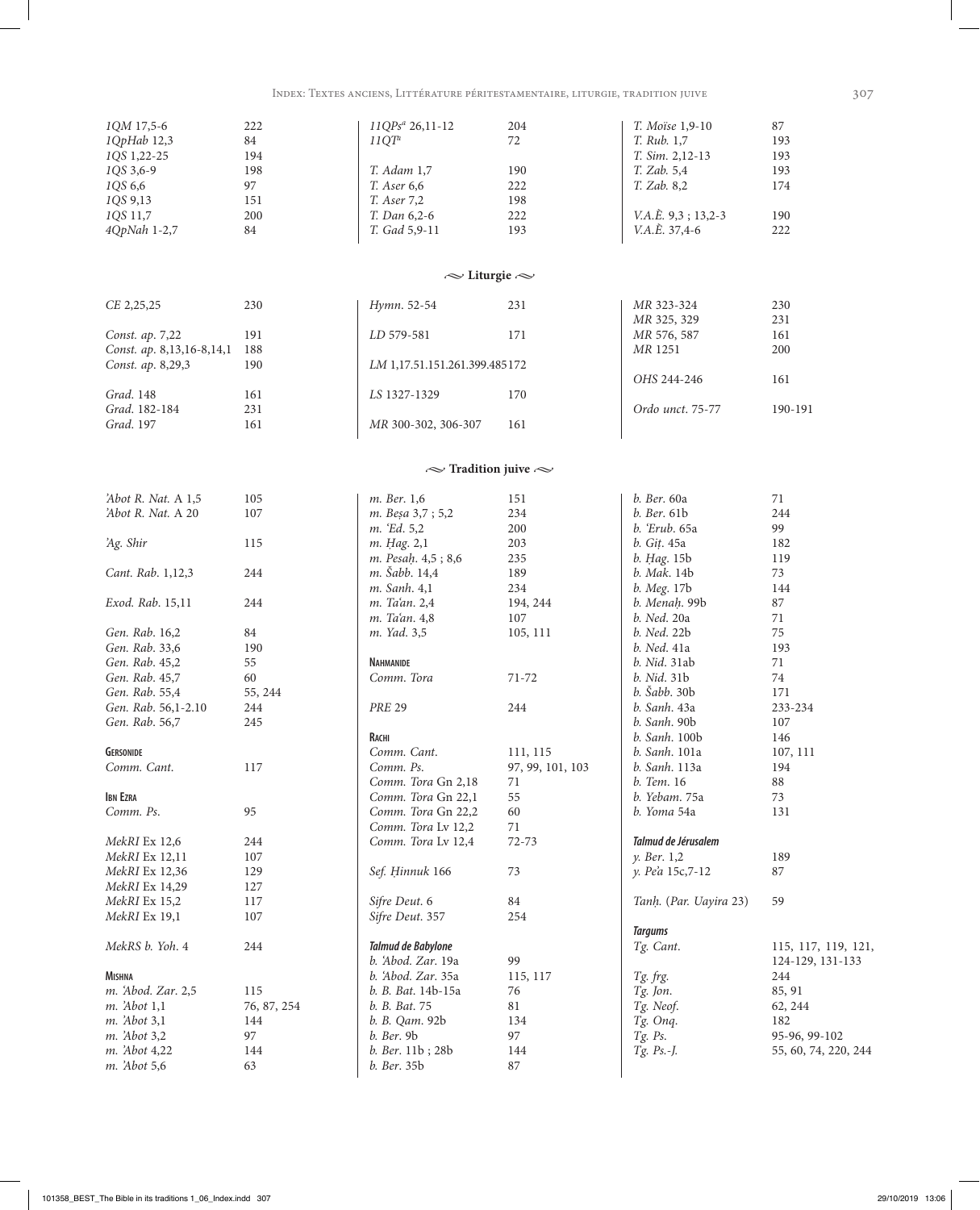$\overline{\phantom{a}}$ 

## 308 La Bible en ses Traditions

| Tosefta            |     | t. Sanh. 12,10    | 107, 111 | Yal. 1,107 | 62 |
|--------------------|-----|-------------------|----------|------------|----|
| t. Besa 3,5.7; 4,4 | 234 |                   |          | Yal. 2,1,7 | 88 |
| t. Hag. 2,3        | 119 | <i>Yal.</i> 1,101 | 63       |            |    |
|                    |     |                   |          |            |    |

 $\sim$  Tradition chrétienne  $\sim$ 

| ABÉLARD                   |                             | Ep. cath. 19,51                        | 125                | <b>BOSSUET</b>                               |                        |
|---------------------------|-----------------------------|----------------------------------------|--------------------|----------------------------------------------|------------------------|
| Comm. Cant.               | 119                         | Exp. Rom. 12                           | 199                | Ap.                                          | 212-213, 218-220,      |
| Ep.                       | 123                         | Faust. 12,31                           | 81                 |                                              | 222-225                |
|                           |                             | Faust. 22,73                           | 57                 |                                              |                        |
| Ac. Pil. 19               | 191                         | Quaest. Hept. 6,2                      | 89                 | <b>BRENZ</b>                                 |                        |
| Ac. Thom. 120-121         | 191                         | Quaest. Hept. 7,36                     | 56                 | Expl. Phil.                                  | 170-173                |
|                           |                             | Serm. 169,3                            | 71                 |                                              |                        |
| <b>ALBERT LE GRAND</b>    |                             | Tract. ep. Jo. 7,7                     | 158, 162           | <b>BRUNO DE SEGNI</b>                        |                        |
| Sup. Matt.                | 157, 162                    | Tract. ev. Jo. 24,7                    | 81                 | Comm. Matt. 3,59                             | 239                    |
|                           |                             |                                        |                    | Exp. Ap.                                     | 213, 218, 224          |
| ALCUIN                    |                             | Barn. 4,14                             | 156                |                                              |                        |
| Comp. Cant.               | 115, 125-126, 129,          | Barn. 7,2.3c                           | 245                | <b>BRUNO LE CHARTREUX</b>                    |                        |
|                           | 131                         | Barn. 7,3                              | 62                 | Exp. Ps.                                     | 98, 101, 103           |
|                           |                             | Barn. 11,1-11                          | 101                |                                              |                        |
| <b>AMBROISE AUTPERT</b>   |                             | Barn. 12,8                             | 81                 | <b>CAJÉTAN</b>                               |                        |
| Exp. Ap.                  | 212, 222, 224               | Barn. 18-20                            | 103                |                                              |                        |
|                           |                             |                                        |                    | Ep. Pauli al. apost.                         | 192                    |
| <b>AMBROISE DE MILAN</b>  |                             | <b>BASILE DE CÉSARÉE</b>               |                    |                                              |                        |
| Comm. ep. Pauli Ga 1,19   | 239                         | Hom. Ps.                               | 97-98              | <b>CALVIN</b>                                |                        |
| Enarr. Ps.                | 98, 100-101, 103            |                                        |                    | Comm. NT                                     | 173, 175, 199-200, 202 |
| Exp. Luc. 5,94-95         | 82                          | <b>BÈDE LE VÉNÉRABLE</b>               |                    | Comm. Ps.                                    | 97-98                  |
|                           |                             | Exeg. Ps.                              | 97, 100-101        | Inst. 3,4,6                                  | 191                    |
| <b>AMBROSIASTER</b>       |                             | Exp. Ap.                               | 212-213, 218-219,  | <i>Inst.</i> 4,19,21                         | 192                    |
| Comm. Phil.               | 170-171                     |                                        | 224                |                                              |                        |
|                           |                             | Exp. ep. cath.                         | 191                | <b>CASSIODORE</b>                            |                        |
| ANDRÉ DE CÉSARÉE          |                             | Exp. Marc. 6                           | 239                | Compl. Ap.                                   | 222                    |
| Comm. Ap.                 | 222                         | Hom. ev. 1,18                          | 71, 74             | Exp. Ps.                                     | 97-98, 101             |
|                           |                             | Hymni 13                               | 231                |                                              |                        |
| ANONYMES                  |                             | In Cant.                               | 117, 119, 123, 125 | <b>CÉSAIRE D'ARLES</b>                       |                        |
| In Matt.                  | 162                         |                                        |                    | Exp. Ap.                                     | 212, 219, 222, 224-    |
|                           |                             | BELLARMIN                              |                    |                                              | 225                    |
| <b>ANSELME DE LAON</b>    |                             | Expl. Ps.                              | 97                 | Serm. 13,3; 19,5                             | 191                    |
| Enarr. Matt.              | 157, 162                    |                                        |                    |                                              |                        |
| Enarr. Matt. 12; 13       | 239                         | BÉRANGAUD                              |                    | <b>CHRISTIAN DE STAVELOT</b>                 |                        |
|                           |                             | Exp. vis.                              | 212-213, 218, 222, | Exp. Matt.                                   | 162, 239               |
| <b>APPONIUS</b>           |                             |                                        | 224-225            |                                              |                        |
| Exp. Cant.                | 121, 131-132                |                                        |                    | Chron. pasch. 1,195                          | 239                    |
|                           |                             | <b>BERNARD DE CLAIRVAUX</b>            |                    |                                              |                        |
| ARÉTHAS DE CÉSARÉE        |                             | Ep. 153                                | 176                | <b>CLÉMENT D'ALEXANDRIE</b>                  |                        |
| Comm. Ap.                 | 224                         | Serm. Cant. 1                          | 111                | Paed. 1,5,23,1-2                             | 55                     |
|                           |                             | Serm. Cant. 3; 9-10                    | 115                | Strom. 1,109,2                               | 81                     |
| ATHANASE D'ALEXANDRIE     |                             | Serm. Cant. 10-19                      | 117                | Strom. 5,73,2                                | 61                     |
| $Exp.$ $Ps.$              | 98, 101, 103                | Serm. Cant. 21-24                      | 119                |                                              |                        |
|                           |                             | Serm. Cant. 25-28                      | 121                | <b>CLÉMENT DE ROME</b>                       |                        |
| <b>AUGUSTIN D'HIPPONE</b> |                             | Serm. Cant. 29-30                      | 124                | 1 Cor. 16,7; 46,7-8                          | 156                    |
| Civ. 16,32,1              | 63                          | Serm. Cant. 31-33                      | 125                | 1 Cor. 63,1                                  | 152                    |
| Civ. 16,43,2              | 81-82                       | Serm. Cant. 34-38                      | 126                |                                              |                        |
| Cons. 1,2,4               | 154                         | Serm. Cant. 39                         | 127                | <b>CYPRIEN DE CARTHAGE</b>                   |                        |
| Cons. 2,78,153            | 161                         | Serm. Cant. 40-42                      | 129                | Ep. 73,2                                     | 87                     |
| Cons. 4,16                |                             |                                        |                    |                                              |                        |
|                           |                             |                                        |                    |                                              |                        |
|                           | 239                         | Serm. Cant. 43-45                      | 131                | Ep. 73,10                                    | 101                    |
| Disc. 1                   | 149                         | Serm. Cant. 46                         | 132                | Quir. 1,13; 2,8.29;                          | 97                     |
| Doctr. chr. 1,37          | 185                         | Serm. sanct.                           | 212-213            | 3,20.66.112.119                              |                        |
| Doctr. chr. 2,13          | 135                         |                                        |                    |                                              |                        |
| Enarr. Ps.<br>Ep. 55,1    | 97-98, 100, 103, 212<br>162 | <b>BONAVENTURE</b><br>Coll. Hex. 2; 20 | 213                | <b>CYRILLE D'ALEXANDRIE</b><br>Comm. Jo. 7,5 | 239                    |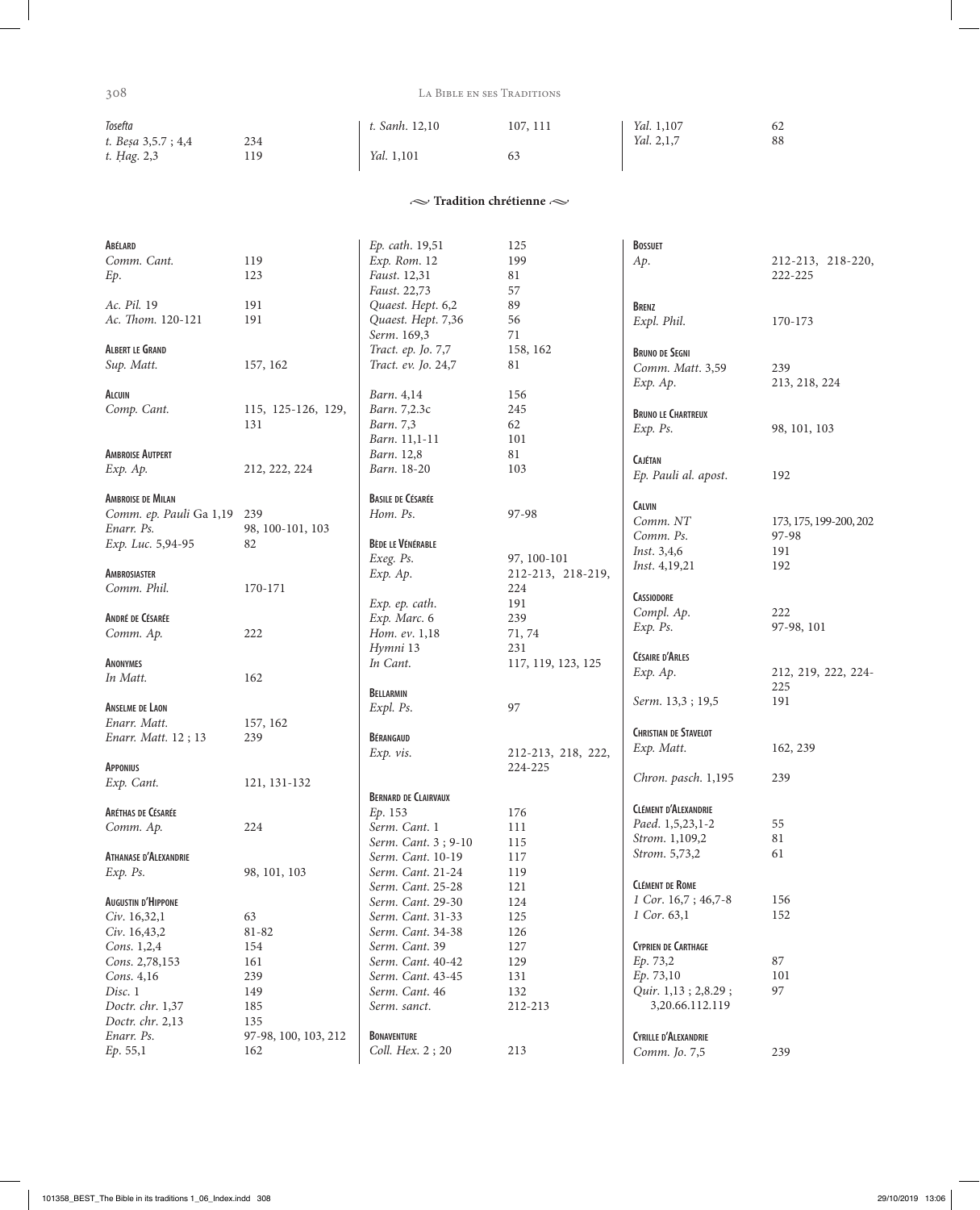Index: Tradition chrétienne 309

| Glaph. Gen. 3                       | 62                |
|-------------------------------------|-------------------|
| Glaph. Gen. 7,3                     | 239               |
| Hom. 15,1                           | 204               |
| Incarn. Unigeniti 681ab             | 204               |
|                                     |                   |
| <b>CYRILLE DE JÉRUSALEM</b>         |                   |
|                                     |                   |
| Catech. illum. 13,6                 | 162               |
| Catech. myst. 2,3 ; 3,1             | 191               |
| Ep. Const.                          | 240               |
|                                     |                   |
| <b>DARBY</b>                        |                   |
| Notes Ap.                           | 213, 220          |
|                                     |                   |
| <b>DENYS LE CHARTREUX</b>           |                   |
|                                     |                   |
| Enarr. Ap.                          | 213, 218-220, 225 |
|                                     |                   |
| Did. 1-6                            | 103               |
| Did. 3,7                            | 156               |
| Did. 14,1                           | 194               |
|                                     |                   |
| <b>DIDYME L'AVEUGLE</b>             |                   |
| $Exp.$ $Ps.$                        | 98, 101, 103      |
|                                     |                   |
|                                     |                   |
| Diogn. 4-5                          | 198               |
| Diogn. 5,16                         | 201               |
|                                     |                   |
| ÉGÉRIE                              |                   |
| Itin. 37,1-3                        | 230               |
|                                     |                   |
| ÉPHREM LE SYRIEN                    |                   |
|                                     |                   |
| Comm. Gen. 7,9-13                   | 55                |
|                                     |                   |
| <b>ÉPIPHANE DE SALAMINE</b>         |                   |
| Anc. 60,1                           | 239               |
| Pan. 28,7,6; 29,4,3;                | 239               |
| 51,10,8;78,7,9;                     |                   |
| 78, 8, 1; 78, 9, 5-6                |                   |
|                                     |                   |
| Pan. 78,11,1-6                      | 212               |
|                                     |                   |
| ÉPIPHANE LE MOINE                   |                   |
| Vita Virg. 7; 14                    | 239               |
|                                     |                   |
| EUSÈBE DE CÉSARÉE                   |                   |
| Comm. Ps.                           | 97, 101, 103      |
| Ecl. proph. 11                      | 85                |
| Hist. eccl. 3,25,4                  | 206               |
|                                     |                   |
| Hist. eccl. 3,32                    | 238               |
| Hist. eccl. 3,32,3.6                | 239               |
| Hist. eccl. 3,39,2-5                | 189               |
| Hist. eccl. 3,39,16                 | 154               |
| Hist. eccl. 3,39,17                 | 195               |
| Hist. eccl. 4,26,2                  | 206               |
|                                     |                   |
| Hist. eccl. 5,20,4-7; 5,24,16-17189 |                   |
| Hist. eccl. 7,25,8.12.25            | 208               |
| Hist. eccl. 9,9,10                  | 240               |
| Onom.                               | 84                |
| Praep. ev. 10,14,3                  | 81                |
|                                     |                   |
| Év. P. 5                            | 233               |
| Éν. <i>P</i> . 6                    | 234               |
| Év. Phil. 74-75; 92                 |                   |
|                                     | 191               |
|                                     |                   |
| <b>FRANÇOIS DE SALES</b>            |                   |
| Amour 5,3                           | 205               |

| <b>GEORGES CÉDRÈNE</b><br>Comp. hist. | 239                        | Antichr. 61,1<br>Antichr. 61,3               | 212-213, 220<br>224 |
|---------------------------------------|----------------------------|----------------------------------------------|---------------------|
| <b>GÉRONTIUS</b><br>Vita Melaniae 45  | 152                        | Ben. Mos. 9,2<br>Comm. Dan. 1,17<br>In Cant. | 239<br>101<br>131   |
|                                       |                            | Trad. ap. 5                                  | 190                 |
| GILL                                  |                            |                                              |                     |
| Exp. NT                               | 213, 218, 220, 222-<br>225 | <b>HUGUCCIO DE PISE</b><br>Deriv.            | 170                 |
| Glossa ord.                           | 125, 212-213               | <b>HUGUES DE SAINT-CHER</b><br>Post.         | 212-213, 218-21     |
| <b>GRÉGOIRE D'ELVIRE</b>              |                            |                                              |                     |
| Tract. Orig. 12                       | 81                         | <b>IGNACE D'ANTIOCHE</b>                     |                     |
|                                       |                            | Eph. 1,3                                     | 182                 |
| <b>GRÉGOIRE DE NYSSE</b>              |                            | Eph. 20,2                                    | 193                 |
| Deit.                                 | 57                         | Pol. 1,3                                     | 156                 |
| Hom. Cant.                            | 101, 111, 119, 123,        | Rom. 6,3                                     | 201                 |
|                                       | 125-127, 133               | Trall. 2,1                                   | 156                 |
| <b>GRÉGOIRE DE TOURS</b>              |                            | <b>INNOCENT I</b>                            |                     |
| Hist. Franc. 1,21                     | 239                        | Ep. 6,7                                      | 134                 |
| Mirac.                                | 241                        | Ep. 25,8                                     | 191                 |
| <b>GRÉGOIRE LE GRAND</b>              |                            | <b>IRÉNÉE DE LYON</b>                        |                     |
| Exp. Cant. 20                         | 117                        | Epid. 2                                      | 98                  |
| Exp. Cant. 25-26, 31                  | 119                        | Epid. 44                                     | 55                  |
| Exp. Cant. 36                         | 121                        | Fr. 19                                       | 81                  |
| Exp. Cant. 42                         | 125                        | Haer. 1,25,6                                 | 240                 |
| Mor. Job 19,19                        | 117                        | Haer. 4,5,4                                  | 56, 60              |
|                                       |                            | Haer. 4,5,5                                  | 55                  |
| <b>GUERRIC D'IGNY</b>                 |                            | Haer. 4,34,1                                 | 204                 |
| Serm.                                 | 149                        | Haer. 5,7,2                                  | 203                 |
|                                       |                            | Haer. 5,36,3                                 | 204                 |
| <b>GUILLAUME DE BOURGES</b>           |                            |                                              |                     |
| Liber bell. 30,384-387                | 142                        | <b>JACQUES DE SAROUG</b>                     |                     |
| <b>HAMMOND</b>                        |                            | Hom. Jud. 6,313-344                          | 121                 |
| Annot. NT                             | 212-213, 220, 225          | <b>JEAN CHRYSOSTOME</b>                      |                     |
|                                       |                            | Hom. Gen. 47                                 | 61                  |
| HAYMON D'AUXERRE                      |                            | Hom. Matt. 79,3                              | 162-163             |
| $Exp.$ Ap.                            | 218, 224-225               | Hom. Phil. 1,1                               | 170                 |
|                                       |                            | Hom. Phil. 1,2                               | 175                 |
| <b>HEMMINGSEN</b>                     |                            | Hom. Phil. 2,1                               | 170                 |
| Comm. Phil.                           | 171, 173, 175              | Hom. Phlm.                                   | 177, 184-185        |
|                                       |                            | Sac. 3,6                                     | 191                 |
| <b>HERMAS</b>                         |                            |                                              |                     |
| $Vis. 4, 3-4$                         | 202                        | <b>JEAN DAMASCÈNE</b><br>Fid. orth. 2,29     | 158                 |
| HÉSYCHIUS DE JÉRUSALEM                |                            |                                              |                     |
| Fr. Ps.                               | 98                         | JÉRÔME                                       |                     |
|                                       |                            | Comm. Matt.                                  | 162, 239            |
| <b>HILAIRE DE POITIERS</b>            |                            | Comm. Phlm.                                  | 177, 180, 184       |
| In Matt. $1,4$                        | 239                        | Comm. Ps.                                    | 100-101, 103        |
| In Matt. 28,2                         | 157                        | Ep. 30,5-6                                   | 149                 |
| Tract. myst. 2,5                      | 81                         | Ep. 53,8                                     | 81                  |
| Tract. Ps.                            | 97-98, 100-101             | Ep. 57,5                                     | 38                  |
|                                       |                            | Helv. 11-17                                  | 238                 |
| <b>HILDEGARDE DE BINGEN</b>           |                            | Nominum                                      | 131, 170            |
| Scivias 1,4,30                        | 162                        | Quaest. Gen.                                 | 59                  |
| Scivias 2,6,2-3                       | 163                        | Tract. Ps.                                   | 97-98, 100-10       |
| <b>HIPPOLYTE DE ROME</b>              |                            | <b>JOACHIM DE FLORE</b>                      |                     |
| Antichr. 60,1                         | 224                        | Exp. Ap.                                     | 218                 |
|                                       |                            |                                              |                     |

224<br>239 *B*<sub>n</sub>, 2<sub>39</sub> 239 <br>*a*<sub>1</sub>, 1, 17 101 *In Cant*. 131 *Trad. ap*. 5 190 *Deriv*. 170 *Post*. 212-213, 218-219, 224 *Eph*. 1,3 182 *Eph*. 20,2 193 *Pol*. 1,3 156 201 *Trall*. 2,1 156 *Ep*. 6,7 134 *Ep*. 25,8 191

*Tract. Ps*. 97-98, 100-101, 103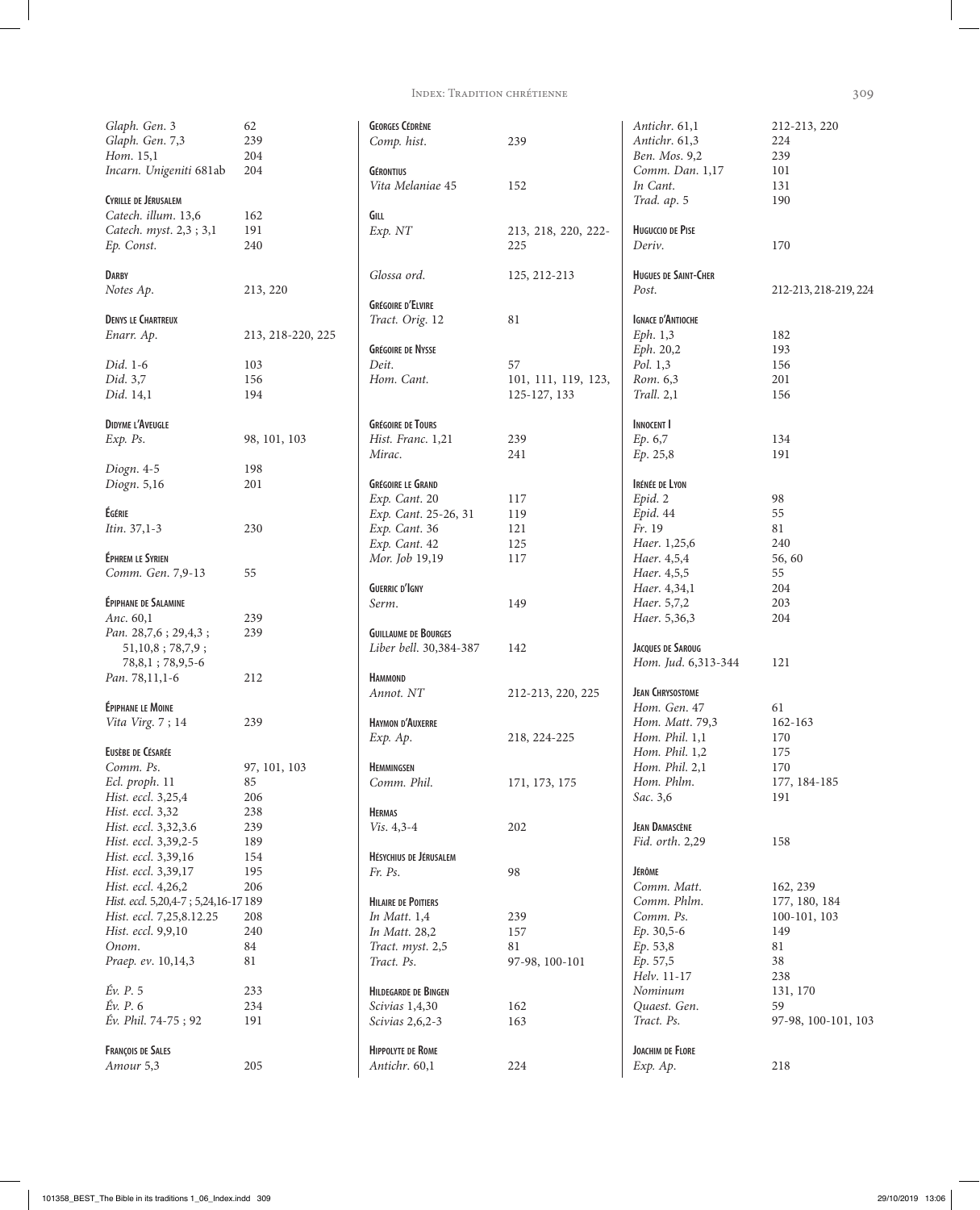| JULES L'AFRICAIN<br>Chron. 22,14                                                                                                                                                                                                                                            | 81                                                                                                     |
|-----------------------------------------------------------------------------------------------------------------------------------------------------------------------------------------------------------------------------------------------------------------------------|--------------------------------------------------------------------------------------------------------|
| <b>JUSTE D'URGELL</b><br>Expl. Cant.                                                                                                                                                                                                                                        | 124                                                                                                    |
| <b>JUSTIN LE MARTYR</b><br>Dial. 43,5-8<br>Dial. 75,1-3; 89,1; 113,1-781                                                                                                                                                                                                    | 117                                                                                                    |
| LACTANCE<br>Div. inst. 4,17,12<br>Mort. pers. 44,5                                                                                                                                                                                                                          | 81<br>240                                                                                              |
| LAPIDE<br>Comm. ep. Pauli                                                                                                                                                                                                                                                   | 170, 173                                                                                               |
| <b>LÉON LE GRAND</b><br>Ep. 28,5                                                                                                                                                                                                                                            | 199                                                                                                    |
| LUTHER<br><i>Bibel</i> 6,115                                                                                                                                                                                                                                                | 162                                                                                                    |
| <b>MÉLANCHTHON</b><br>Enarr. Phil.                                                                                                                                                                                                                                          | 170                                                                                                    |
| <b>MÉLITON DE SARDES</b><br>Pascha 69                                                                                                                                                                                                                                       | 62                                                                                                     |
| MÉTHODE D'OLYMPE<br>Sang. 1,5<br>Symp. 184-188<br>Symp. 187, 191-192, 199 220<br>Symp. 195-197, 206-207 218-219<br>Symp. 198-204                                                                                                                                            | 87<br>212-213<br>223                                                                                   |
| NICOLAS DE LYRE<br>Post.                                                                                                                                                                                                                                                    | 218-220, 222, 224-<br>225                                                                              |
| <b>NIL D'ANCYRE</b><br>Comm. Cant.                                                                                                                                                                                                                                          | 131                                                                                                    |
| <b>OECUMENIUS</b><br>Comm. Act. 15,13                                                                                                                                                                                                                                       | 239                                                                                                    |
| <b>OLYMPIODORE LE DIACRE</b><br>Fr. Lam. 4,3                                                                                                                                                                                                                                | 141                                                                                                    |
| ORIGÈNE<br>Cels. 6,27<br>Comm. Cant. 1,2<br>Comm. Cant. 1,3<br>Comm. Cant. 1,4<br>Comm. Cant. 1,5<br>Comm. Cant. 1,6<br>Comm. Cant. 1,7<br>Comm. Cant. 1,8<br>Comm. Cant. 1,10<br>Comm. Cant. 2,3<br>Comm. Cant. 2,8<br>Comm. Cant. 2,10<br>Comm. Jo. 1,4<br>Comm. Jo. 2,25 | 191<br>115<br>117<br>119<br>121<br>119, 123-124<br>125<br>126<br>129<br>123<br>129<br>130<br>239<br>63 |

310 La Bible en ses Traditions

| Comm. Matt. 10,17<br>Comm. Matt. 75              | 239<br>162                     |
|--------------------------------------------------|--------------------------------|
| Hom. Gen. 6,6 ; 8,2-3                            | 60                             |
| Hom. Gen. 8,4                                    | 61                             |
| Hom. Gen. 8,10; 9,1                              | 64                             |
| Hom. Jesu Nave 1,3                               | 81                             |
| Hom. Jesu Nave 1,4                               | -89                            |
| Hom. Jesu Nave 1,6                               | -84                            |
| Hom. Jesu Nave 2,1<br>Hom. Jesu Nave 2,4         | 82<br>84                       |
| Hom. Jesu Nave 3,1                               | 89                             |
| Hom. Jesu Nave 3,2                               | 91                             |
| Hom. Lev. 2,4                                    | 188, 191, 193                  |
| Hom. Lev. 8,2-4                                  | 71                             |
| Hom. Luc. 7                                      | 239                            |
| Sel. Ps. 1,1                                     | 97                             |
| OTFRIED DE WISSEMBOURG                           |                                |
| Gloss. Matt.                                     | 162                            |
| <b>OUEN DE ROUEN</b>                             |                                |
| Vita Elig. 2,15                                  | 191                            |
| PALLADE D'HÉLÉNOPOLIS                            |                                |
| Hist. Laus. 12                                   | 191                            |
|                                                  |                                |
| <b>PASCHASE RADBERT</b><br>Exp. Matt. 6,12; 7,14 | 239                            |
|                                                  |                                |
| PIERRE CHRYSOLOGUE                               |                                |
| Serm. 1<br>Serm. 44                              | 63                             |
|                                                  | 97-98                          |
| <b>POLYCARPE</b>                                 |                                |
| Phil. 1,1                                        | 203                            |
| Phil. 3,2; 9,2; 12,3                             | 166                            |
| Phil. 6,1                                        | 191                            |
| PRIMASE D'HADRUMÈTE                              |                                |
| Comm. Ap.                                        | 212-213, 222                   |
| PROCLUS                                          |                                |
| Comm. Tim. 1,345,18                              | 96                             |
|                                                  |                                |
| PROCOPE DE GAZA                                  |                                |
| Comm. Jos.                                       | 82, 89                         |
|                                                  |                                |
| Protév. Jc. 8,3; 9,2                             | 239                            |
| PS.-ALBERT LE GRAND                              |                                |
| Comm. Ps.                                        | 97-98, 101                     |
|                                                  |                                |
| Ps.-ALCUIN<br>Vox ant. Eccl.                     |                                |
| Vox Eccl.                                        | 119, 126<br>115, 119, 121, 126 |
|                                                  |                                |
| Ps.-CLÉMENT                                      |                                |
| Recogn. 1,45; 3,67                               | 191                            |
| Ps.-HAYMON D'AUXERRE                             |                                |
| Expl. Ps.                                        | 101                            |
|                                                  |                                |
| $Ps.-Mt. 8,4; 18,1$                              | 239                            |
|                                                  |                                |

| Ps.-OECUMENIUS                           |                        |
|------------------------------------------|------------------------|
| Comm. Ap.                                | 212-213, 218, 224-     |
|                                          | 225                    |
| Comm. I Petr.                            | 200, 203               |
| <b>RABAN MAUR</b>                        |                        |
| Comm. Eccl.                              | 141, 149, 151          |
| Exp. Matt.                               | 157, 162               |
| <b>RICHARD DE SAINT-VICTOR</b>           |                        |
| In Ap.                                   | 218, 224-225           |
|                                          |                        |
| <b>RUPERT DE DEUTZ</b>                   |                        |
| Comm. Jo. 3                              | 239                    |
| Glor. 10,60.96                           | 162                    |
| In Ap.                                   | 212, 218, 222, 224     |
| In Ps.                                   | 97-98                  |
| Op. Spir. 1,18.20                        | 101                    |
| Op. Spir. 2,10-11                        | 98                     |
| Trin. In Gen. 6,32                       | 62                     |
| Trin. in Lev. 2,16<br>Trin. In Deut. 1,4 | 71<br>81               |
|                                          |                        |
| <b>SCOFIELD</b>                          |                        |
| <b>Bible</b>                             | 218-219                |
|                                          |                        |
| <b>SEDULIUS SCOTUS</b>                   |                        |
| In Matt.                                 | 162                    |
| SOPHRONE DE JÉRUSALEM                    |                        |
| Bapt. apost.                             | 239                    |
|                                          |                        |
| SYMÉON LE NOUVEAU THÉOLOGIEN             |                        |
| Or. cat. 9                               | 152                    |
| <b>TERTULLIEN</b>                        |                        |
| Bapt. 7                                  | 191                    |
| Jud. 9,21                                | 81                     |
| Jud. 13,11                               | 101                    |
| Marc. 3,16                               | 81                     |
| Marc. 4,8.22                             | 97                     |
| Marc. 21                                 | 177                    |
| Scap. 4,5                                | 191                    |
|                                          |                        |
| <b>THÉODORE DE MOPSUESTE</b>             |                        |
| Exp. Cant.                               | 121                    |
| THÉODORET DE CYR                         |                        |
| Comm. ep. Pauli                          | 239                    |
| Expl. Cant.                              | 131                    |
| Interpr. Phil.                           | 170, 175               |
| Interpr. Ps.                             | 97                     |
| Quaest. Jos.                             | 81, 84                 |
| THÉODOTE D'ANCYRE                        |                        |
| Hom. 4,13                                | 239                    |
|                                          |                        |
| THOMAS D'AQUIN                           |                        |
| Comm. Sent. 9,1,2                        | 204                    |
| Lect. Matt.                              | 162                    |
| Lect. Phil.                              | 170-173, 175-176       |
| Lect. Phlm. 2,2                          | 184                    |
| Lect. Rom. 1,17                          | 170                    |
| Post. Ps.                                | 98, 103, 139, 141, 147 |
|                                          |                        |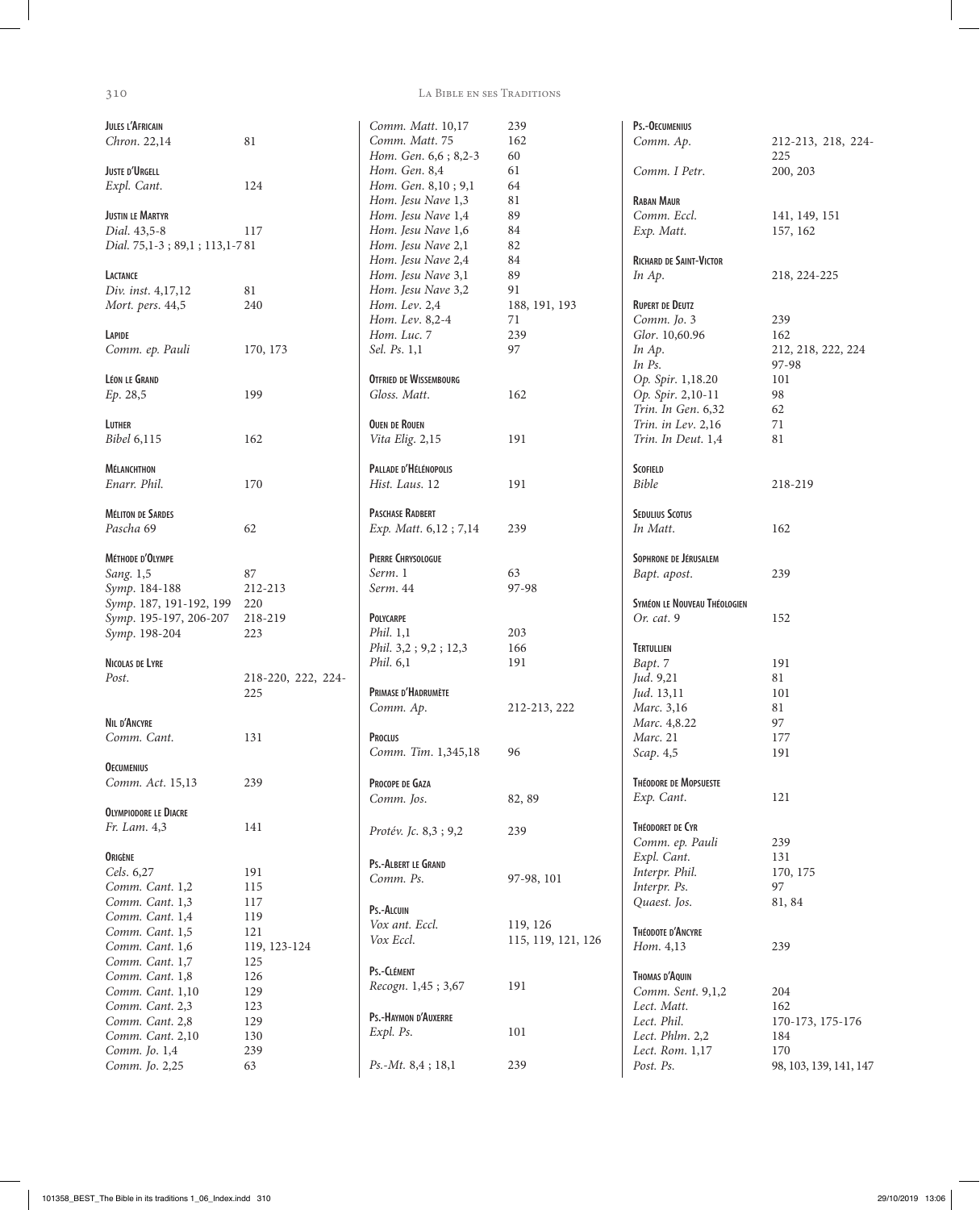| Sum. gent. 73,2                   | 193      | Sum. theol. Suppl. 32,6     | 191      | Expl. Ap. 12,2-3          | 218, 220          |
|-----------------------------------|----------|-----------------------------|----------|---------------------------|-------------------|
| Sum. theol. Ia-IIae 40,3 ad 1 141 |          |                             |          | Expl. Ap. 12,4-5          | 223               |
| Sum. theol. Ia-IIae 58,1 ad 2 205 |          | <b>TITE DE BOSRA</b>        |          | Expl. Ap. 12,5            | 225               |
| Sum. theol. Ia-IIae 94,5 ad 1 56  |          | Hom. Luc.                   | 239      | Expl. Ap. 12,7            | 219               |
| Sum. theol. IIa-IIae 104,4,2 55   |          |                             |          |                           |                   |
| Sum. theol. IIa-IIae 104,4 56     |          | <b>TYCONIUS</b>             |          | WESLEY                    |                   |
| ad 2                              |          | $Exp.$ Ap.                  | 219, 224 | Expl. NT                  | 212-213, 218-220, |
| Sum. theol. IIIa 25,4 ad 3 231    |          |                             |          |                           | 223-225           |
| Sum. theol. Suppl. 29,8           | 190, 192 | <b>VICTORIN DE POETOVIO</b> |          |                           |                   |
| Sum. theol. Suppl. 31,1           | 192      | Expl. Ap. 11,5              | 209      | ZACHARIAS CHRYSOPOLITANUS |                   |
| Sum. theol. Suppl. 32,2           | 192      | Expl. Ap. 12,1              | 212-213  | Conc. ev. 2.59            | 239               |
|                                   |          |                             |          |                           |                   |

# $\sim$  Mystique  $\sim$

|     | Cántico B 30,6       | 119 | Conceptos 2,5      | 132 |
|-----|----------------------|-----|--------------------|-----|
| 176 | Cántico B str. 33    | 121 | Conceptos 4,4-7    | 116 |
|     | Cántico B 33,1-9     | 122 | Conceptos 6,10     | 129 |
|     | Cántico B 34,3       | 131 |                    |     |
| 125 | <i>Noche</i> 2,23,12 | 115 | Thérèse de Lisieux |     |
| 129 | Subida 3,42,5-6      | 60  | Béatification      | 129 |
| 132 |                      |     | LT 144             | 131 |
| 120 | Thérèse d'Avila      |     | <i>Manuscrits</i>  | 120 |
| 132 | Castillo $5,1,12$    | 120 |                    |     |
|     |                      |     |                    |     |

# $\sim$ Théologie $\sim$

| <b>BALTHASAR</b>     |     | DzH 1324         | 191          | TRENTE            | 134, 173, 186, 191- |
|----------------------|-----|------------------|--------------|-------------------|---------------------|
| Dramatique II,2      | 158 | DzH 1695-1697    | 192-193      |                   | 193                 |
| CEC 1241, 1294       | 191 | <b>FLORENCE</b>  | 82, 134, 191 | <b>VATICAN II</b> |                     |
| CEC 1502, 1505       | 193 |                  |              | SC 73             | 192                 |
| CEC 1504, 1510, 1516 | 192 | JEAN-PAUL II     |              |                   |                     |
| CEC 1819             | 65  | SD <sub>31</sub> | 232          |                   |                     |

# $\sim$  Philosophie  $\sim$

| <b>BLONDEL</b><br>Esprit | 164 | <b>HEIDEGGER</b><br>Sein und Zeit 50 | 163                       | Indøvelse<br>Sygdommen     | 163<br>163 |  |
|--------------------------|-----|--------------------------------------|---------------------------|----------------------------|------------|--|
| CAMUS<br>Chute           | 163 | KANT<br>Religion                     | 163                       | RICŒUR<br>« Récit »        | 163        |  |
| <b>HEGEL</b><br>Geist    | 163 | KIERKEGAARD<br>Frygt                 | 58                        | ROSENZWEIG<br><b>Stern</b> | 111, 122   |  |
|                          |     |                                      | $\sim$ Psychologie $\sim$ |                            |            |  |
| FREUD<br>Totem           | 58  | JUNG<br>Mysterium                    | 122                       | Sacrifice                  | 58         |  |
| $\sim$ Islam $\sim$      |     |                                      |                           |                            |            |  |

| <i>Coran</i> sour. 1,6-7    | Coran sour. 24,35             | Tabari         |  |
|-----------------------------|-------------------------------|----------------|--|
| <i>Coran</i> sour. 5,20-26  | <i>Coran sour.</i> 37,102-109 | Jāmi' al-bayān |  |
| <i>Coran</i> sour. 14,23-26 |                               |                |  |